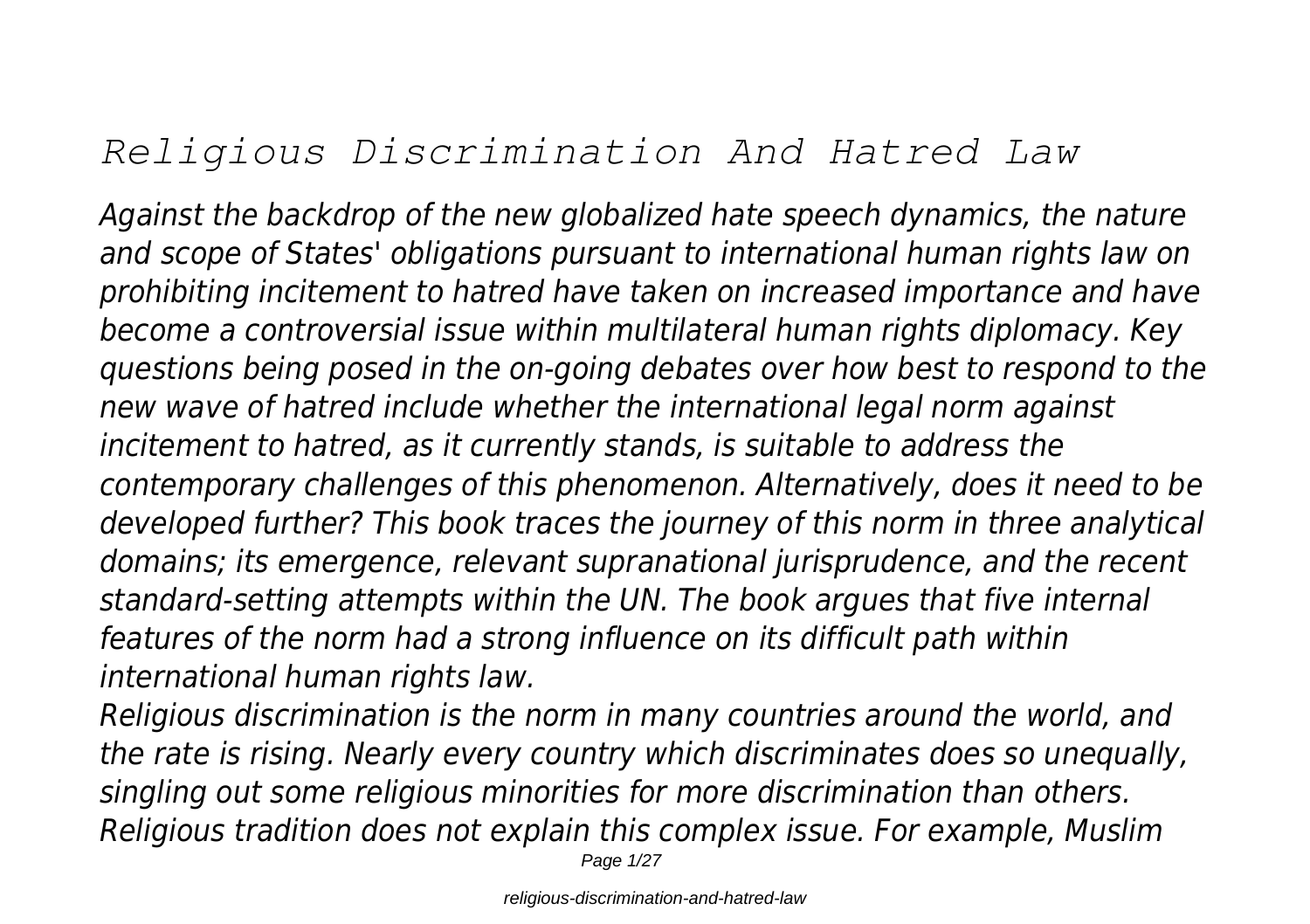*majority states include both the most discriminatory and tolerant states in the world, as is also the case with Christian majority states. Religious ideologies, nationalism, regime, culture, security issues, and political issues are also all part of the answer. In The Unfree Exercise of Religion Jonathan Fox examines how we understand concepts like religious discrimination and religious freedom, and why countries discriminate. He makes a study of religious discrimination against 597 religious minorities in 177 countries between 1990 and 2008. While 29 types of discrimination are discussed in this book, the most common include restrictions in places of worship, proselytizing, and religious education.*

*Written in accessible language, this book provides a comprehensive analysis of a topical subject that is being widely debated across Europe. The work presents an overview of emerging case law from the European Court of Human Rights and the Court of Justice of the European Union, as well as from national courts and equality bodies in European countries, on the wearing of religious symbols in public spaces. The author persuasively argues that bans on the wearing of religious symbols constitutes a breach of an individual's human rights and contravene existing anti-discrimination legislation. Fully updated to take account of recent case law, this second edition has been expanded to* Page 2/27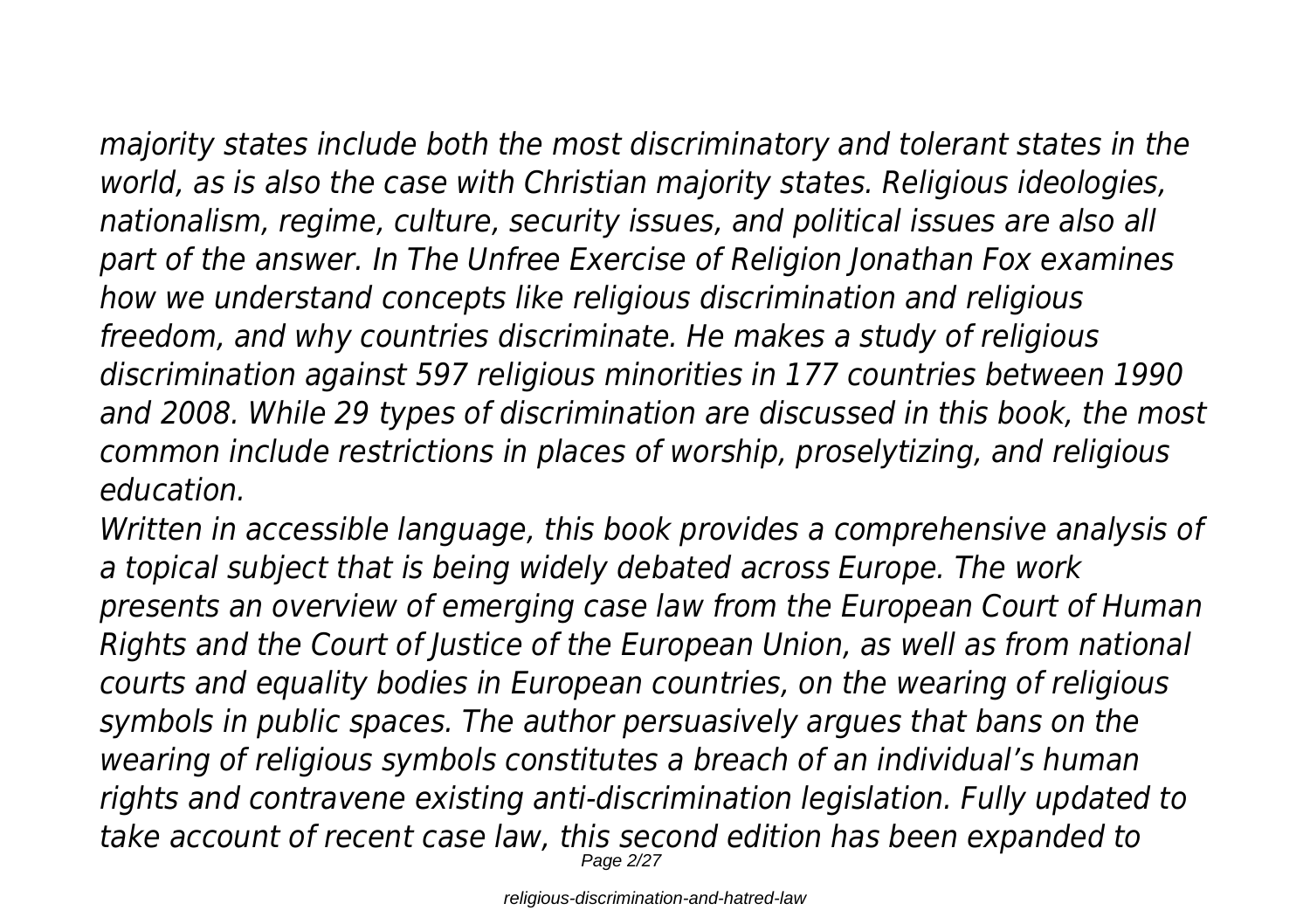*consider bans in public spaces more generally, including employment, an area where some of the recent developments have taken place.*

*Mutual understanding and acceptance is perhaps the main challenge of modern society. Diversity is undoubtedly an asset, but cohabiting with people of different backgrounds and ideals calls for a new ethic of responsible intercultural relations, in Europe and in the World. This book tries to answer a series of pertinent and poignant questions arising from these issues, such as whether it is still possible to criticise ideas when this may be considered hurtful to certain religious feelings; whether society is hostage to the excessive sensitivity of certain individuals; or what legal responses there may be to these phenomena, and whether criminal law is the only answer.*

*A Note on the Law Prohibiting Incitement to National, Racial and Religious Hatred and Discord*

*European Bans on the Wearing of Religious Symbols in Education*

*Religious Speech, Hatred and LGBT Rights*

*Religious Hatred and International Law*

*Religious Legal Traditions, International Human Rights Law and Muslim States Racial and Religious Hatred Act 2006*

*Essays on Religion and Human Rights*

Page 3/27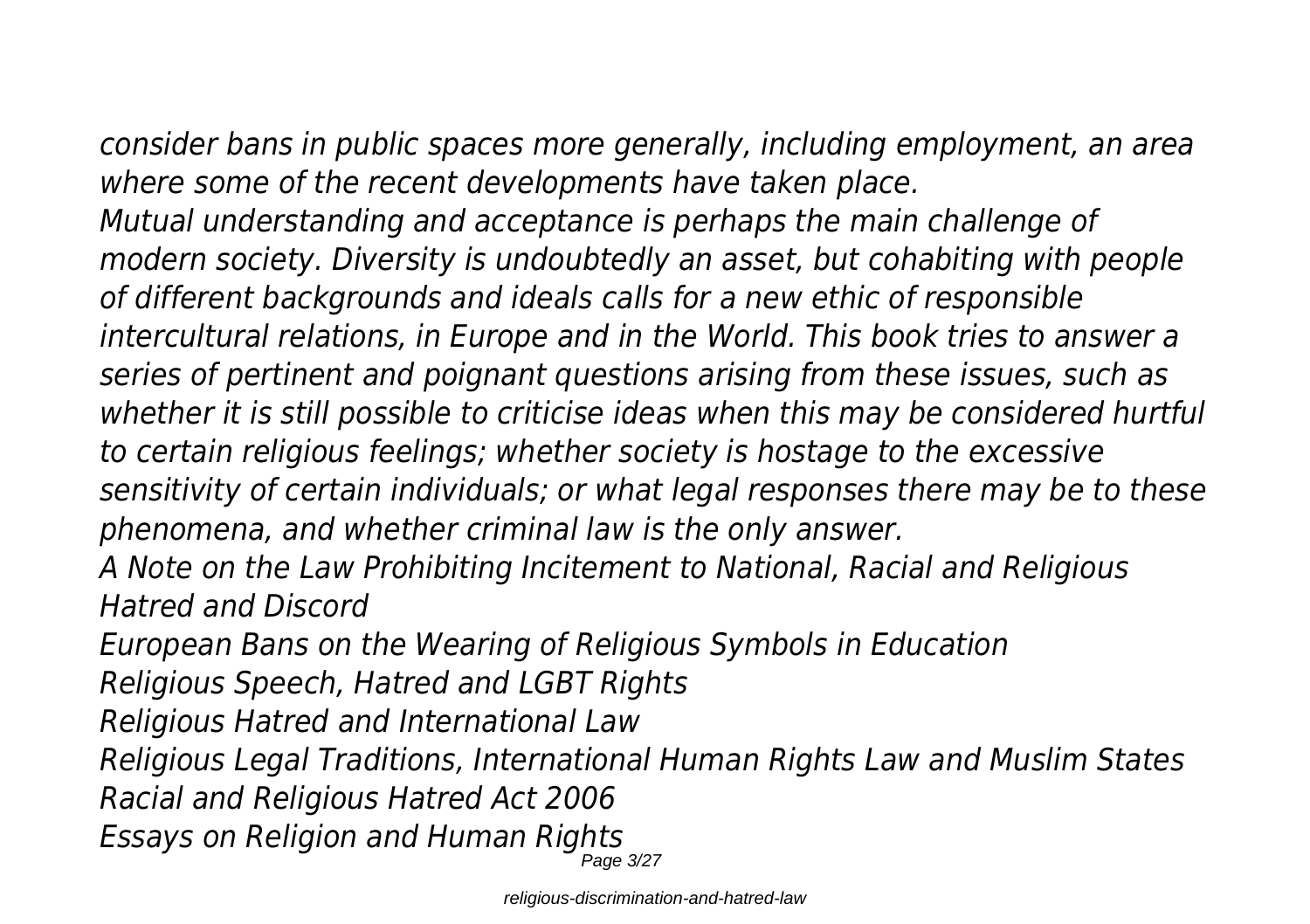*This volume focuses on issues that have only recently come to the forefront of the discipline such as freedom from religion, ordination of homosexuals, apostasy, security and fundamentalism, issues that are linked to the common themes of secularism and globalization. Although these subjects are not new to the academic debate, they have become prominent in law and religion circles as a result of recent and rapid changes in society. The essays in this volume present multiple points of view, facilitate scholars in understanding this evolving discipline and act as a stimulus for further research.This collection gives the reader a sense of the key topics and current debates in law and religion and is of interest to law, politics, human rights, and religion scholars.*

*The workplace is a key forum in which the issue of religion and its position in the public sphere is under debate. Desires to observe and express religious beliefs in the workplace can introduce conflict between employees and employers. This book addresses the role the law plays in the resolution of these potential conflicts. The book considers the definition and underlying motives of religious expression, and explores the different ways it may impact the workplace. Andrew Hambler identifies principled responses to workplace religious expression within a liberal state and compares this to the law applying in England and Wales and its interpretation by courts and tribunals. The book determines the extent to which freedom of religious expression for the individual enjoys legal protection in the workplace in England and Wales, and asks whether there is a case for changing the law to strengthen that protection. The book will be of great use and interest*

Page  $4/27$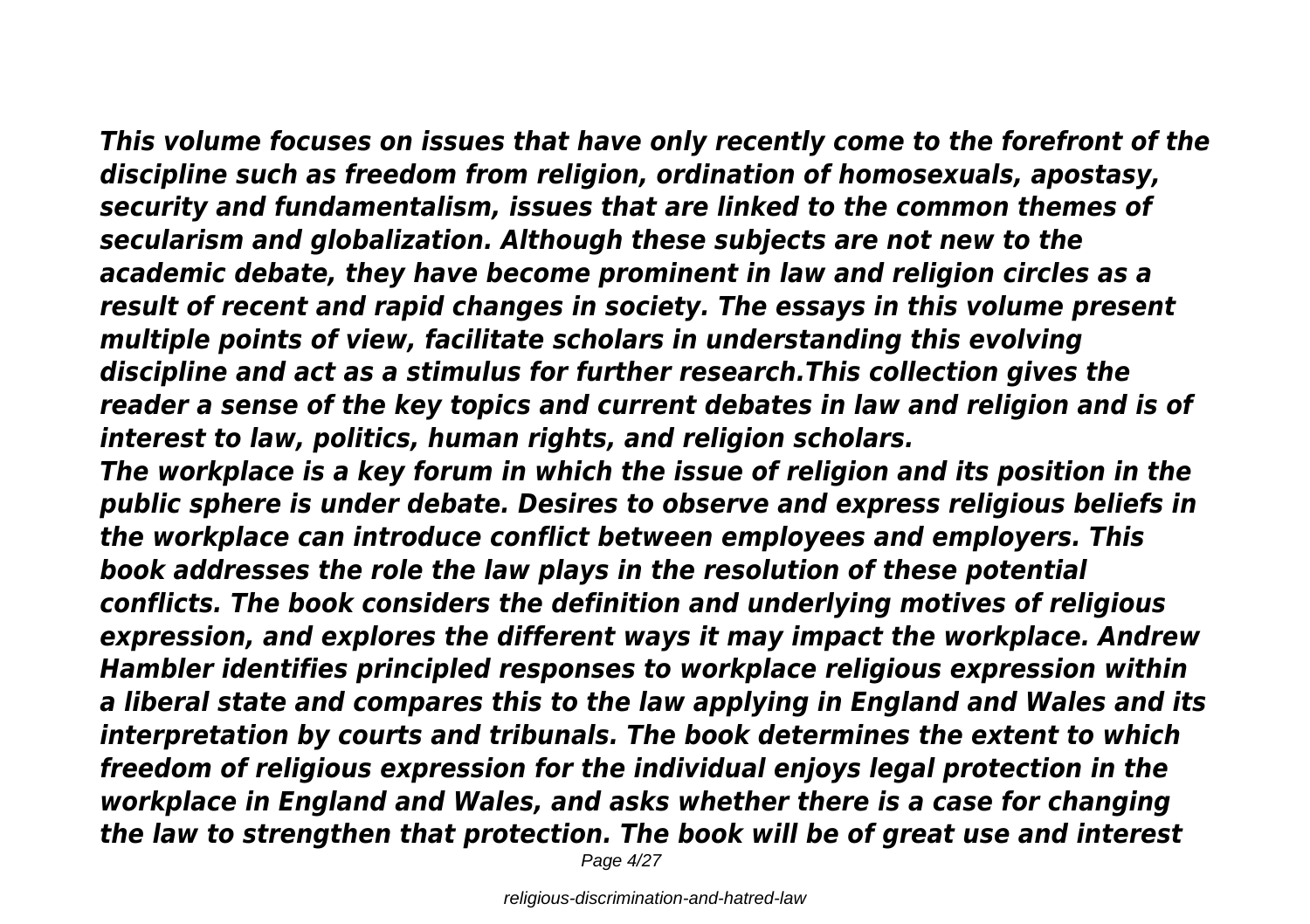*to scholars and students of religion and the law, employment law, and religion and human rights.*

*Examining the law and public policy relating to religious liberty in Western liberal democracies, this book contains a detailed analysis of the history, rationale, scope, and limits of religious freedom from (but not restricted to) an evangelical Christian perspective. Focussing on United Kingdom, the United States, Canada, New Zealand, Australia, and EU, it studies the interaction between law and religion at several different levels, looking at the key debates that have arisen. Divided into three parts, the book begins by contrasting the liberal and Christian rationales for and understandings of religious freedom. It then explores central thematic issues: the types of constitutional frameworks within which any right to religious exercise must operate; the varieties of paradigmatic relationships between organized religion and the state; the meaning of 'religion'; the limitations upon individual and institutional religious behaviour; and the domestic and international legal mechanisms that have evolved to address religious conduct. The final part explores key subject areas where current religious freedom controversies have arisen: employment; education; parental rights and childrearing; controls on pro-religious and anti-religious expression; medical treatment; and religious group (church) autonomy. This new edition is fully updated with the growing case law in the area, and features increased coverage of Islam and the flashpoint debates surrounding the accommodation of Muslim beliefs and practices in Anglophone nations.*

Page 5/27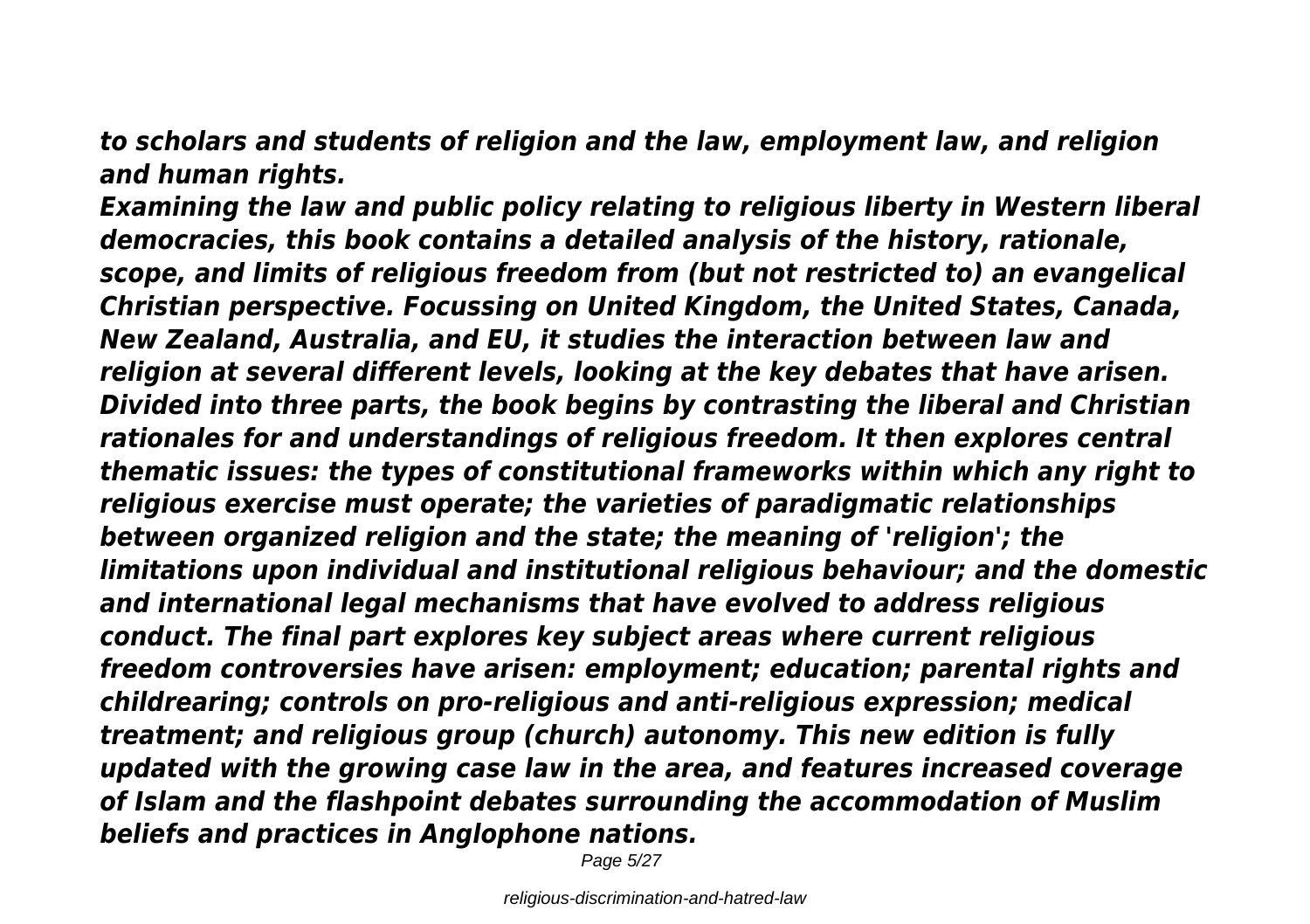*To allow or restrict hate speech is a hotly debated issue in many societies. While the right to freedom of speech is fundamental to liberal democracies, most countries have accepted that hate speech causes significant harm and ought to be regulated. Richard Moon examines the application of hate speech laws when religion is either the source or target of such speech. Moon describes the various legal restrictions on hate speech, religious insult, and blasphemy in Canada, Europe and elsewhere, and uses cases from different jurisdictions to illustrate the particular challenges raised by religious hate speech. The issues addressed are highly topical: speech that attacks religious communities, specifically anti-Muslim rhetoric, and hateful speech that is based on religious doctrine or scripture, such as anti-gay speech. The book draws on a rich understanding of freedom of expression, the harms of hate speech, and the role of religion in public life. The Challenge of Religious Discrimination at the Dawn of the New Millennium The Changing Nature of Religious Rights Under International Law Law and Religion*

### *Religion, Human Rights and International Law The Right to Protection from Incitement to Hatred Group Rights and Discrimination in International Law Putting Faith in Hate*

Throughout the recorded history of humanity, religious discrimination, hatred, exploitation, bloodshed and terrorism, have been prevalent, while love, peace and unity have been difficult to come by. These problems are exacerbated by the contradictory and exclusive doctrines of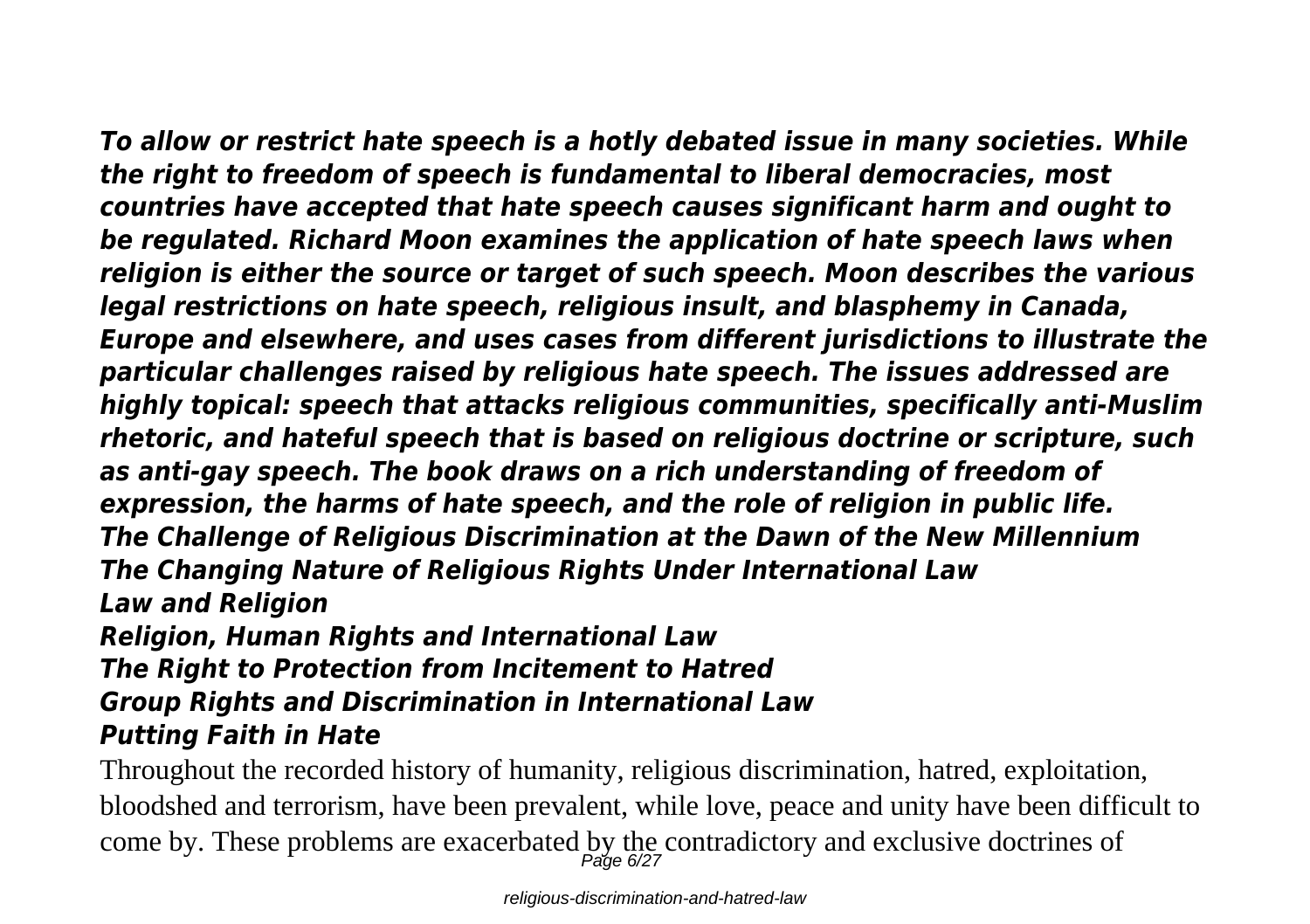salvation propagated by certain religions. While Christianity teaches that Jesus Christ is the son of God only through whom human beings would obtain salvation, other religions deny that claim and insist that salvation comes only as prescribed in their own scriptures or through the observance of the tenets of their faiths. So, does humanity need salvation, and does any religion provide the route to it?Fantasy of Salvation is a meticulous study of the doctrine of salvation and the means of its achievement in the world's major religions, especially the Abrahamic faiths. In his exploration of the central claims in these faiths, author Dr. Law Emeka Modeme answers with scriptural authority many fundamental questions, including: -Whether humankind needs a messiah, and who that might be.-Whether salvation comes through Jesus Christ, the Jewish covenants and law, the prescriptions of the Holy Quran, or the tenets of any other religion.-Whether there exist devil and demons from whom human beings need deliverance, -Whether there will be an apocalypse followed by eternal reward in heaven for believers and eternal punishment in Hell for unbelievers.Dr. Modeme thoroughly examines the Christian, Jewish and Islamic salvation claims relative to historical, philosophical, and other religious perspectives. The results of his examination are profound and broad, and his arguments sound and compelling. Anyone who has ever asked or entertained tough questions about the theology of apocalypse and salvation will find in this book satisfying vindications of their curiosity. Scepticism of archaic ideas is one of the hallmarks of our species: Does humanity need salvation in the religious sense, or does it need salvation from antiquated and unfounded tenets of religion that keep us ignorant, disconnected from God, and in constant fear and conflict?

Page 7/27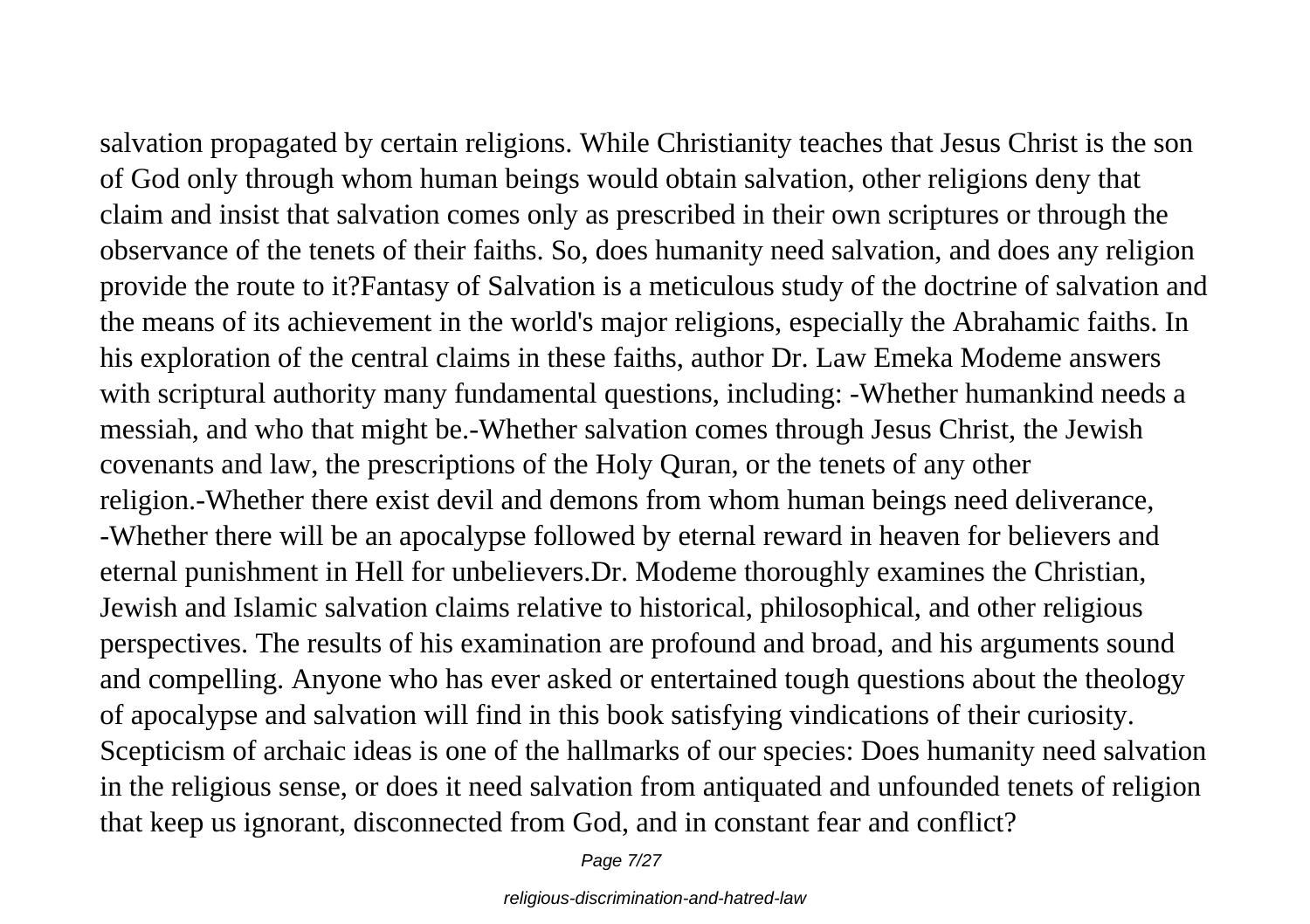Where can religions find sources of legitimacy for human rights? How do, and how should, religious leaders and communities respond to human rights as defined in modern International Law? When religious precepts contradict human rights standards - for example in relation to freedom of expression or in relation to punishments - which should trump the other, and why? Can human rights and religious teachings be interpreted in a manner which brings reconciliation closer? Do the modern concept and system of human rights undermine the very vision of society that religions aim to impart? Is a reference to God in the discussion of human rights misplaced? Do human fallibilities with respect to interpretation, judicial reasoning and the understanding of human oneness and dignity provide the key to the undeniable and sometimes devastating conflicts that have arisen between, and within, religions and the human rights movement? In this volume, academics and lawyers tackle these most difficult questions head-on, with candour and creativity, and the collection is rendered unique by the further contributions of a remarkable range of other professionals, including senior religious leaders and representatives, journalists, diplomats and civil servants, both national and international. Most notably, the contributors do not shy away from the boldest question of all - summed up in the book's title. The thoroughly edited and revised papers which make up this collection were originally prepared for a groundbreaking conference organised by the Clemens Nathan Research Centre, the University of London Institute of Commonwealth Studies and Martinus Nijhoff/Brill. Intended for law schools, human rights scholars and activists, and international organizations,

this book discusses the legal meaning of religion and belief, the UN work in this respect,

Page 8/27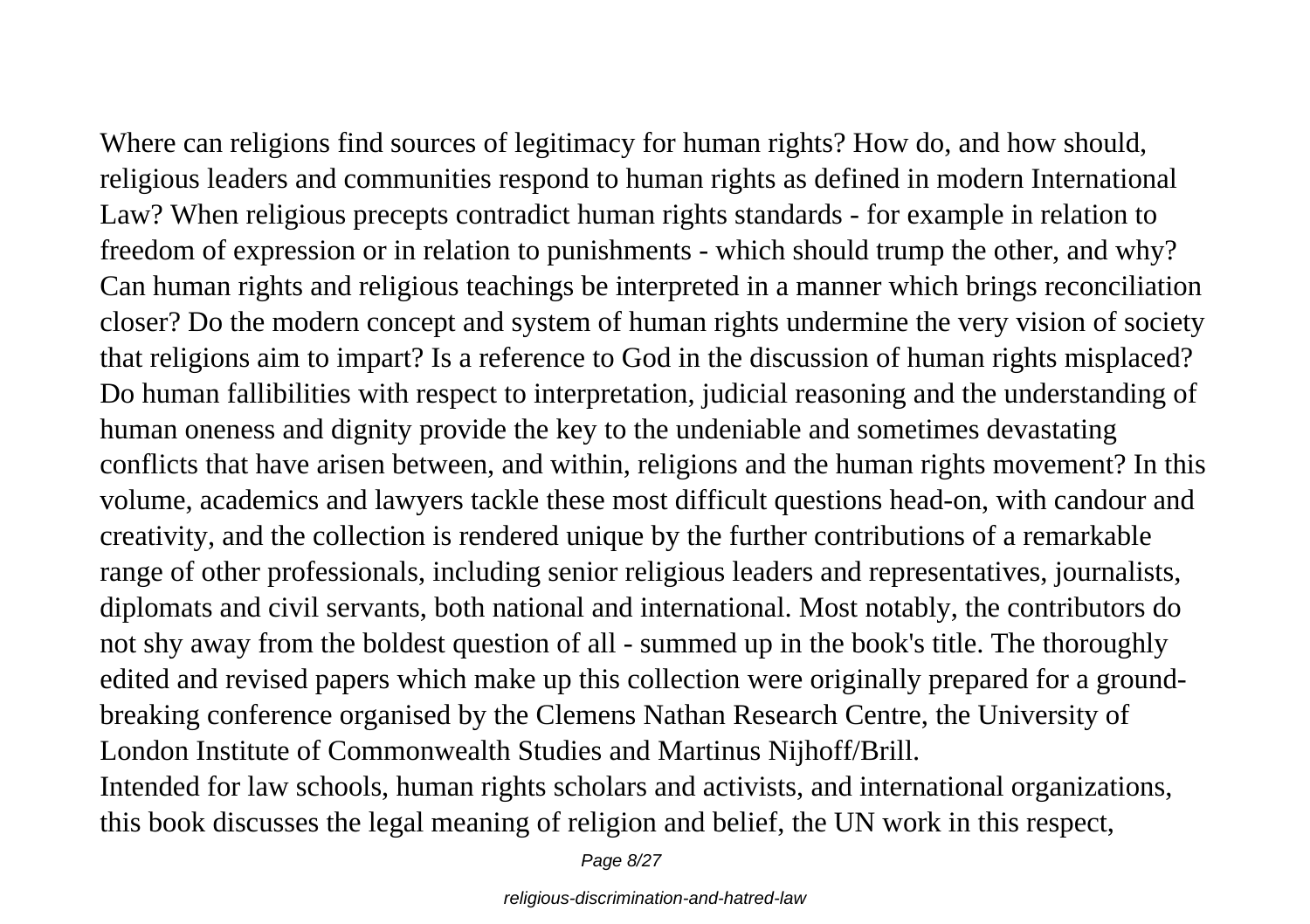religious minorities, the issues of proselytism, religion and terrorism, the use of religious symbols, international criminal law, and other relevant issues.

Dealing with this new and controversial area, this is the first comprehensive guide to religious discrimination and hatred legislation. Written by a practising barrister, experienced in all courts and tribunals, this book uses many practical examples covering all forms of religious belief. Exploring part two of the Equality Act and the Racial and Religious Hatred Act, Addison examines the fundamental differences between religion and race which make the operation of these new laws far more problematic than other racial laws. By looking at these new pieces of legislation, together with the existing Human Rights provisions of Article 9 of the European Convention on Human Rights, the 2003 Employment Discrimination Regulations and the 2001 Religiously Aggravated Offences, he is able to draw subtle comparisons and create a holistic overview of religion and the law. Challenging some common but simplistic views on the nature of religion and its accommodation in the law, this book is an essential read for students and professionals interested in human rights law and law and religion.

A Survey of International Measures and Domestic Legislation

Disability and Equality Law in Britain

Religious Freedom in the Liberal State

Chapter 1, Explanatory Notes

The Prohibition of Incitement to Violence or Discrimination

Religious Hatred

Page 9/27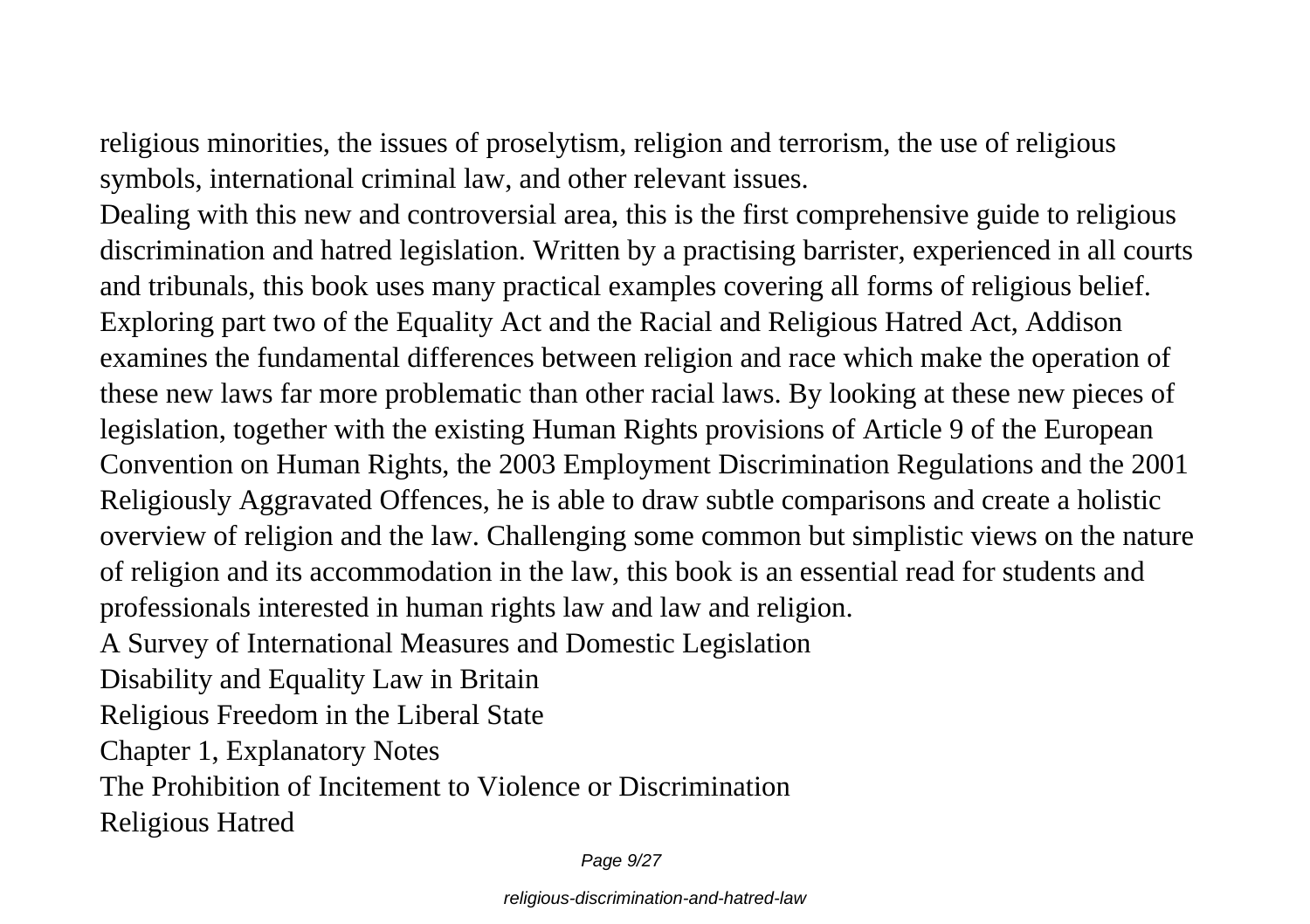### Religious Expression in the Workplace and the Contested Role of Law

*Derived from the renowned multi-volume International Encyclopaedia of Laws, this convenient resource provides systematic information on how the United Kingdom: Great Britain deals with the role religion plays or can play in society, the legal status of religious communities and institutions, and the legal interaction among religion, culture, education, and media. After a general introduction describing the social and historical background, the book goes on to explain the legal framework in which religion is approached. Coverage proceeds from the principle of religious freedom through the rights and contractual obligations of religious communities; international, transnational, and regional law effects; and the legal parameters affecting the influence of religion in politics and public life. Also covered are legal positions on religion in such specific fields as church financing, labour and employment, and matrimonial and family law. A clear and comprehensive overview of relevant legislation and legal doctrine make the book an invaluable reference source and very useful guide. Succinct and practical, this book will prove to be of great value to practitioners in the myriad instances where a lawrelated religious interest arises in the United Kingdom: Great Britain. Academics and researchers will appreciate its value as a thorough but concise treatment of the legal aspects of diversity and* Page 10/27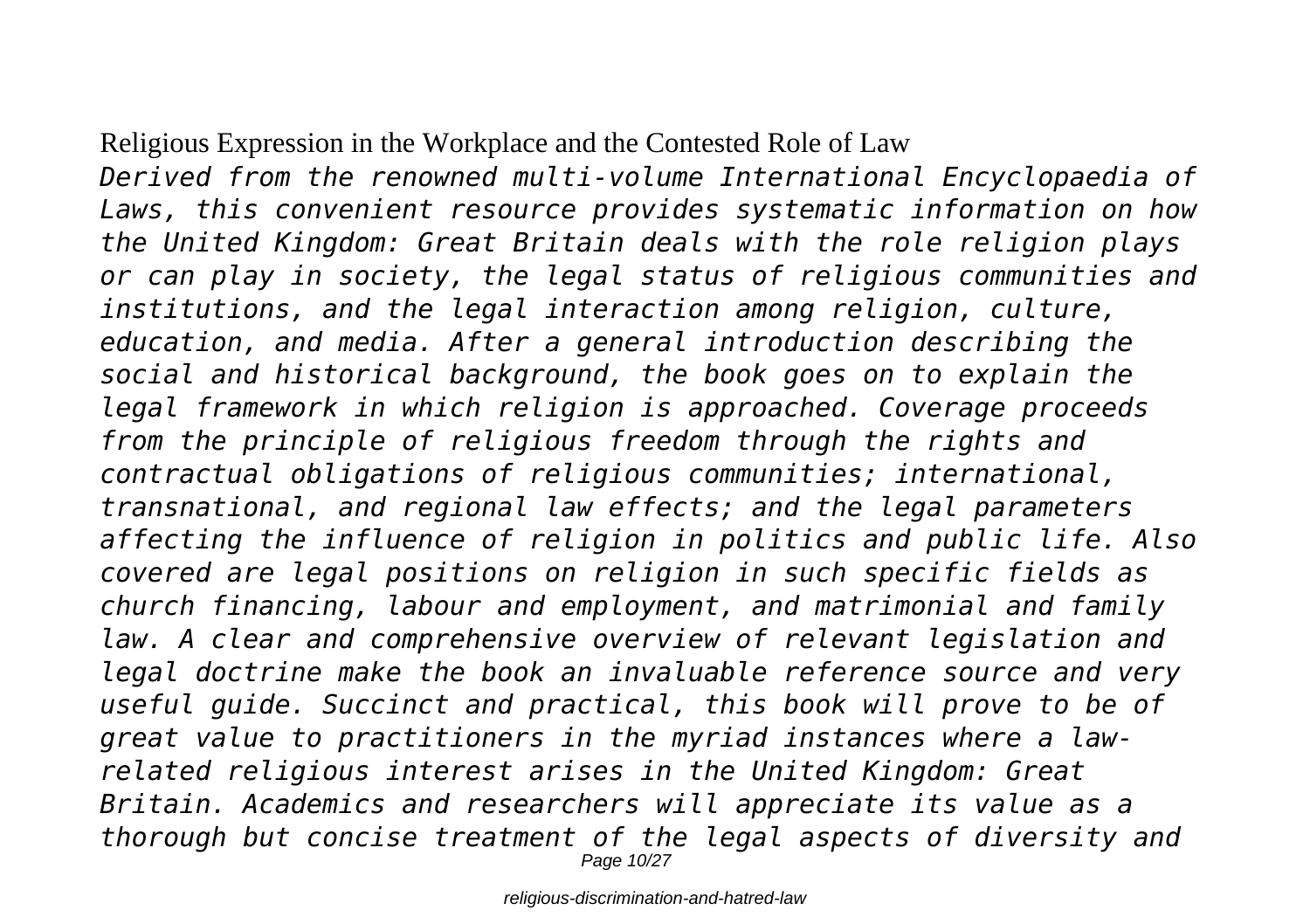*multiculturalism in which religion plays such an important part. This book investigates into the dynamics between international incitement prohibitions and international standards on freedom of religious speech, with a special focus on the potential incitement prohibitions harbour for the protection of the rights of LGBT+ people The universal feeling that discrimination and intolerance based on race. religion or beliefs have to be confronted by the international community led to the adoption, half a century ago, of the international convention to which this book is devoted, one of the most ratified treaties. The book comments on the contents of the Convention and its impact on anti-racist and anti-bias legislation and jurisprudence, as well as its influence on, and applicability to other international texts. In an Introduction to this expanded and edited reprint, the author updates the status of the Convention, summarizes the work of CERD, the implementation body of the Convention, and discusses its relevance to general human rights, particularly the area of religious intolerance, and some difficult issues such as the possible clash with other fundamental freedoms. The worlds of law and religion increasingly collide in Parliament and the courtroom. Religious courts, the wearing of religious symbols and faith schools have given rise to increased legislation and litigation. This is the first student textbook to set out the* Page 11/27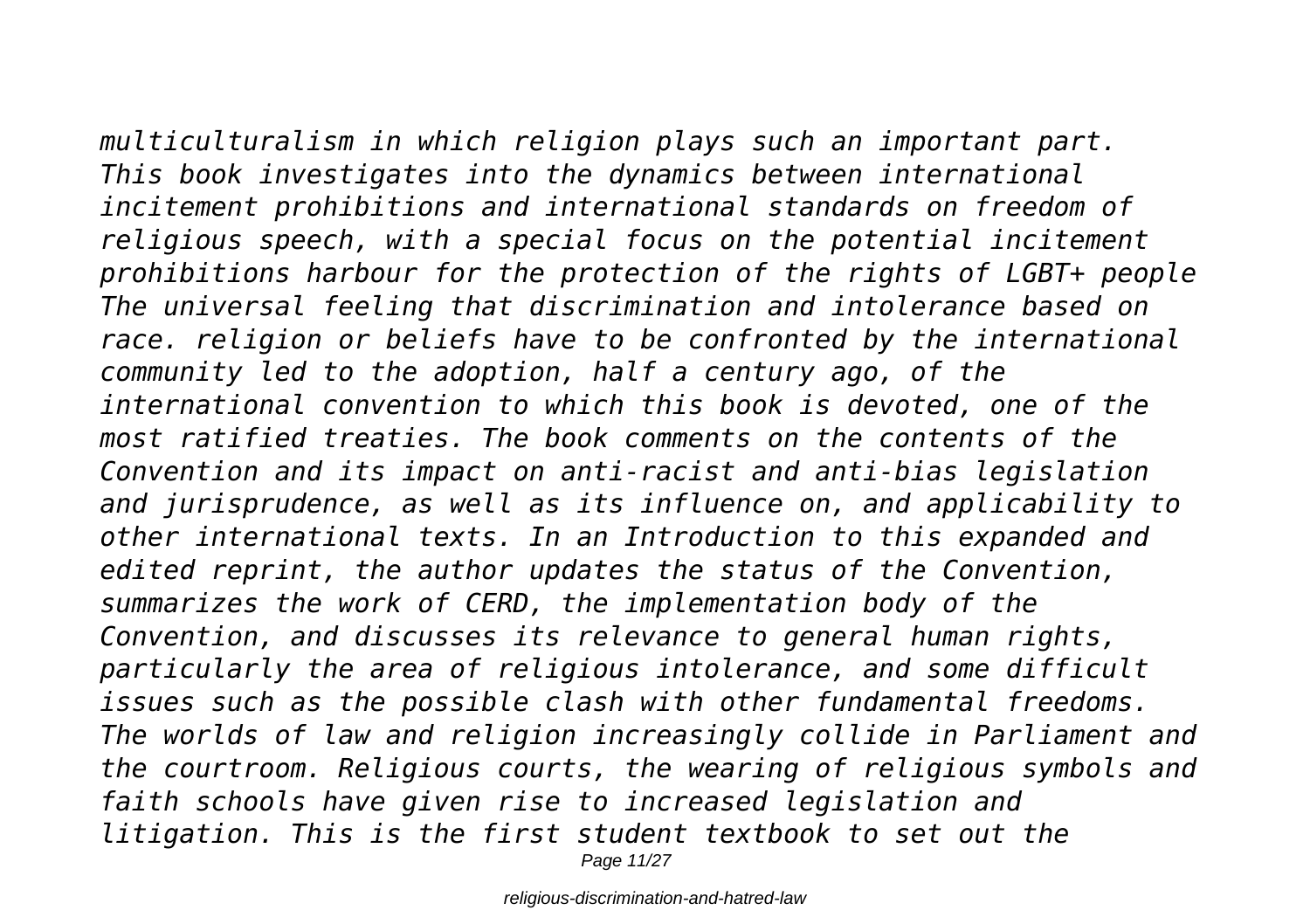*fundamental principles and issues of law and religion in England and Wales. Offering a succinct exposition and critical analysis of the field, it explores how English law regulates the practice of religion. The textbook surveys law and religion from various perspectives, such as human rights and discrimination law, as well as considering the legal status of both religion and religious groups. Controversial and provocative questions are explored, promoting full engagement with the key debates. The book's explanatory approach and detailed references ensure understanding and encourage independent study. Students can track key developments on the book's updating website. This innovative text is essential reading for all students in the field.*

*Law and the Wearing of Religious Symbols*

*Religious Discrimination and Cultural Context*

*Current Issues in Law and Religion*

*Religion and Law in the United Kingdom*

*The Role of Reasonable Adjustment*

*Religious Offence and Human Rights*

*A Comparative Introduction*

Generations of festering culture wars, compounded by actual wars in predominantly Muslim countries, the terrorism of Isis, and the ongoing migrant crisis have all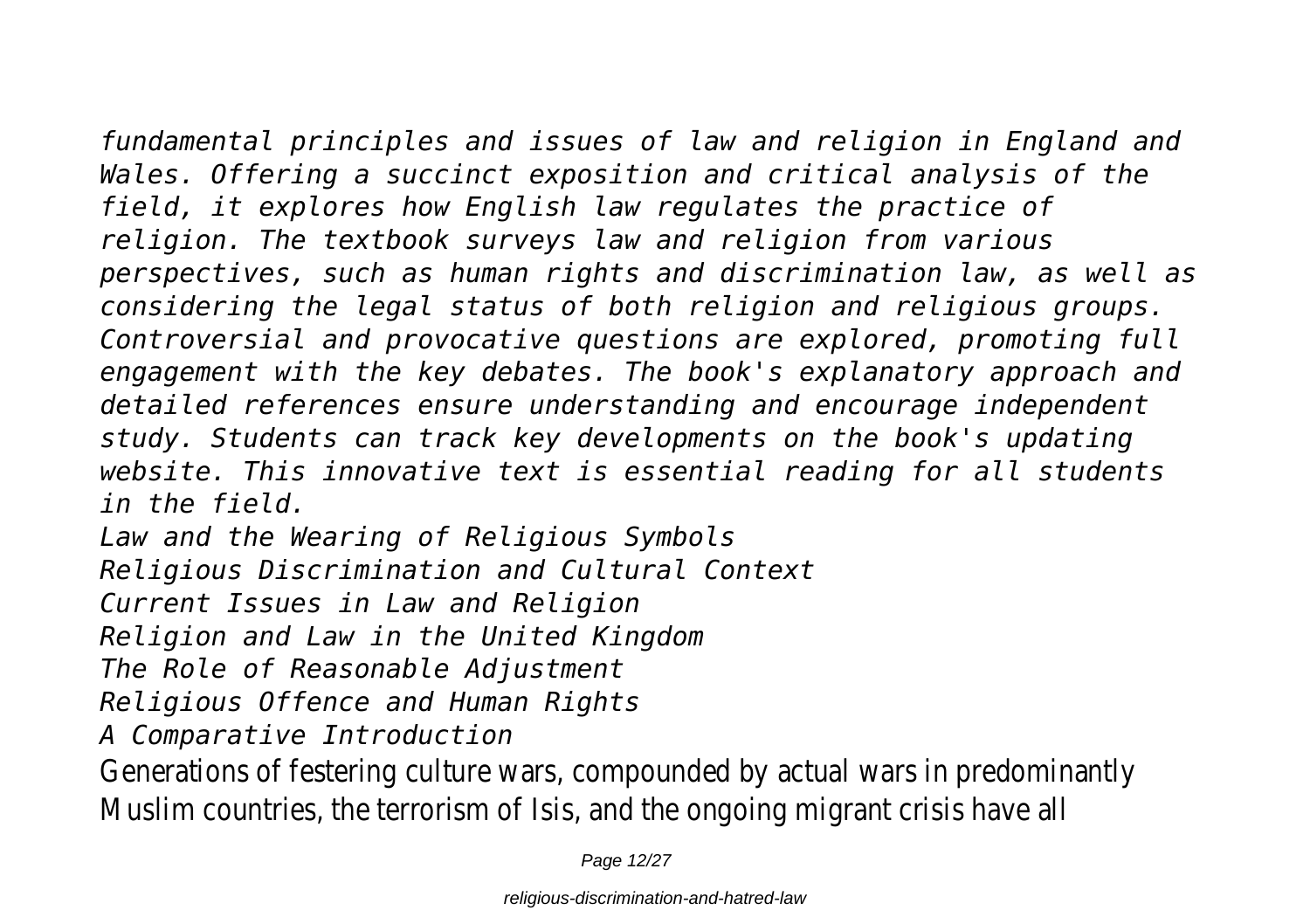combined to make religious discrimination the most pressing challenge now facing many governments. For the leading common law nations, with their shared

Christian cultural heritage balanced by a growing secularism, the threat presented by this toxic mix has the potential to destabilise civil society. This book suggests that the instances of religious discrimination, as currently legally defined, are constrained by that cultural context, exacerbated by a policy of multiculturalism, and in practice, conflated with racial, ethnic or other forms of discrimination. Kerry O'Halloran argues that many culture war issues - such as those that surround the pro-choice/pro-life debate and the rights of the LGBT community - can be viewed as rooted in the same Christian morality that underpins the law relating to religious discrimination.

The Declaration on the Elimination of All Forms of Intolerance and of Discrimination Based on Religion or Belief, as proclaimed by the United Nations General Assembly in 1981, is the only universal human rights instrument specifically focusing on religious intolerance and discrimination. However, recent years have seen increasing controversy surrounding this right, in both political and legal contexts. The European Court of Human Rights has experienced a vast expansion in the number of cases it has had brought before it concerning religious freedom, and politically the boundaries of the right have been much disputed. This  $P_{\text{age 13/27}}$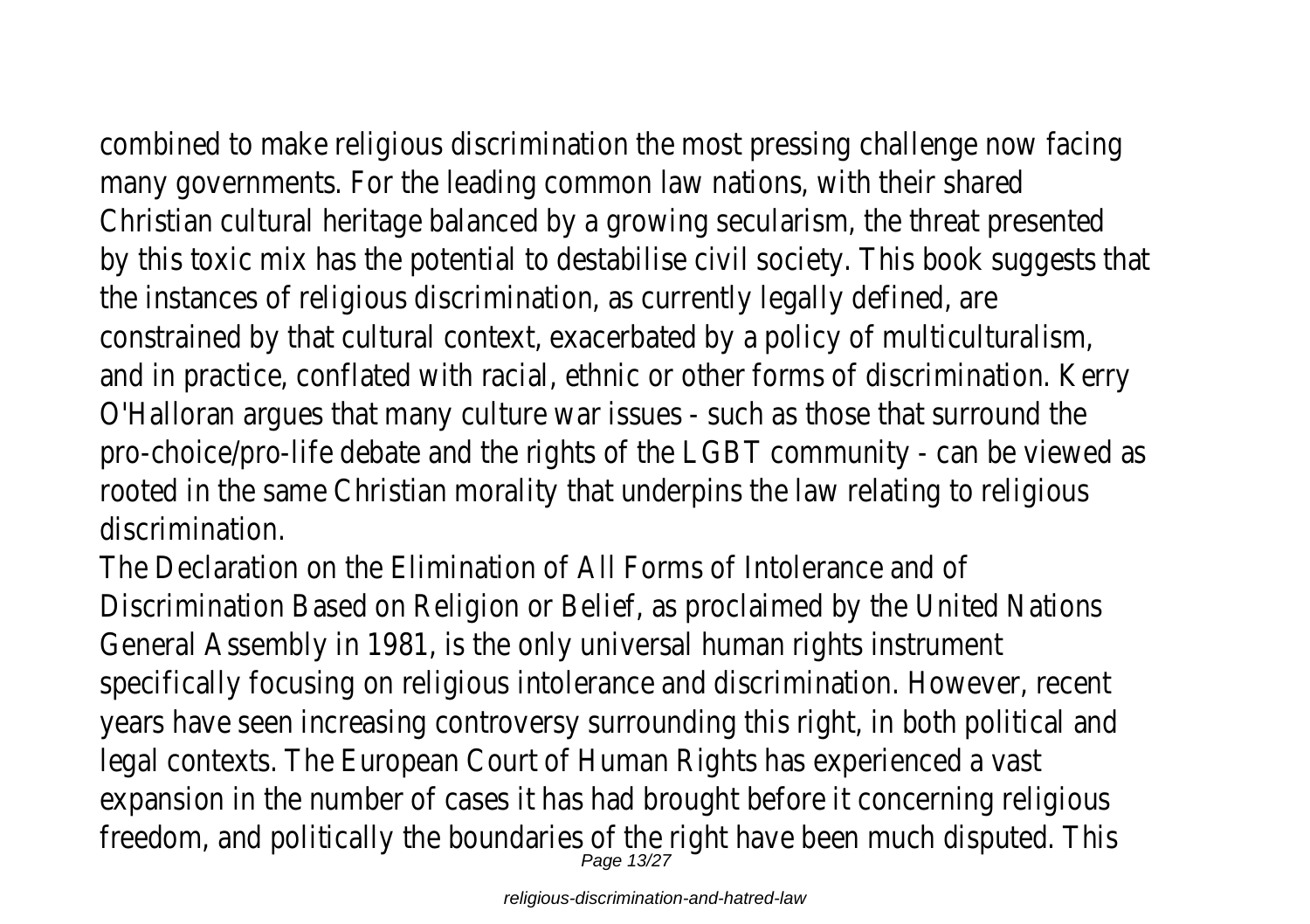book provides a systematic analysis of the different approaches to religious rights which exist in public international law. The book explores how particular institutional perspectives emerge in the context of these differing approaches. It examines, and challenges, these institutional perspectives. It identifies new directions for approaching religious rights through international law by examining existing legal tools, and assesses their achievements and shortcomings. It studies religious organisations' support for international human rights protection, as well as religious critique of international human rights and the development of an alternative religious 'Bills of Rights'. It investigates whether expressions of members belonging to religious minorities can be considered under the minority right to culture, rather than the right to religion, and discusses the benefits and shortcomings of such a route. It analyses the reach and limits of the provisions in the 1981 Declaration, identifies ways in which the right is being eroded as a concept, and suggests new ways in which the right can be reinforced and protected. This title comes from the Political Extremism and Radicalism digital archive series which provides access to primary sources for academic research and teaching purposes. Please be aware that users may find some of the content within this resource to be offensive.

The concept of reasonable adjustment (alternatively known as reasonable  $_{Page 14/27}^{Page 14/27}$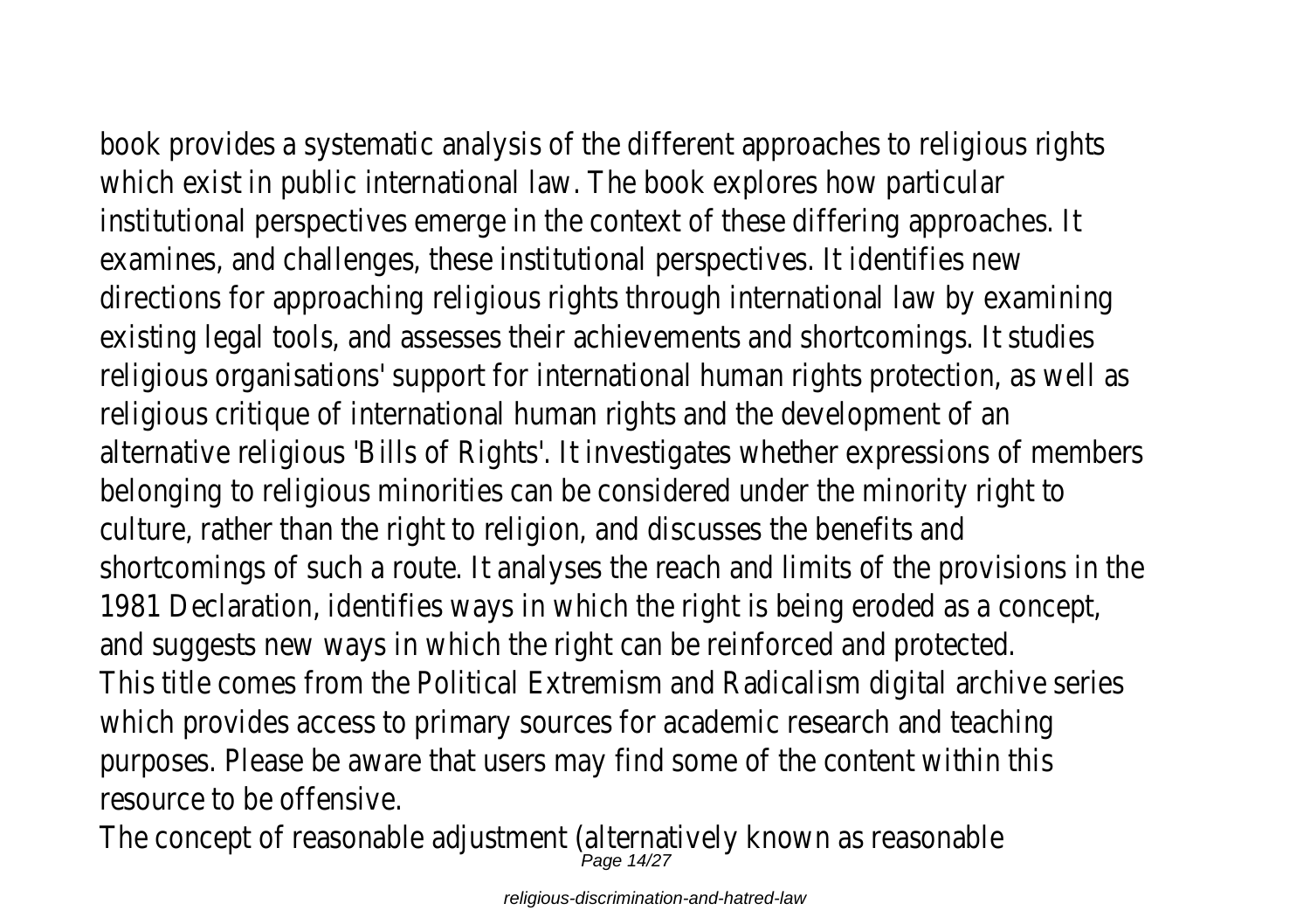accommodation) is rapidly gaining significance for countries throughout Europe and beyond. Directive 2000/78 required all EU Member States to ensure that, by the end of 2006 at the latest, reasonable accommodation obligations would operate to protect disabled people from unequal treatment in the context of employment. The new United Nations Convention on the Rights of Persons with Disabilities will require ratifying States to impose such obligations in a broad range of situations. This book provides a detailed and critical analysis of the current and potential role of reasonable adjustment duties in British law. It explores the notion of the anticipatory reasonable adjustment duty - a notion which is, in many respects, distinctively British. It probes the relationship between reasonable adjustment and other concepts, including indirect discrimination and positive discrimination. Drawing particularly on US debates, potential sources of resistance to the duties are exposed and an attempt is made to suggest pre-emptive counter strategies. Attentic is also given to issues of legal reform and rationalisation - issues of immense topicality and importance in view of the recent British move towards a single Equality Act. In short, this book examines the current and potential role of reasonable adjustment duties in Britain. It will be of interest to lawyers, policymakers and students working in the field of disability rights. It will also be of interest to all those concerned with the operation and development of equality law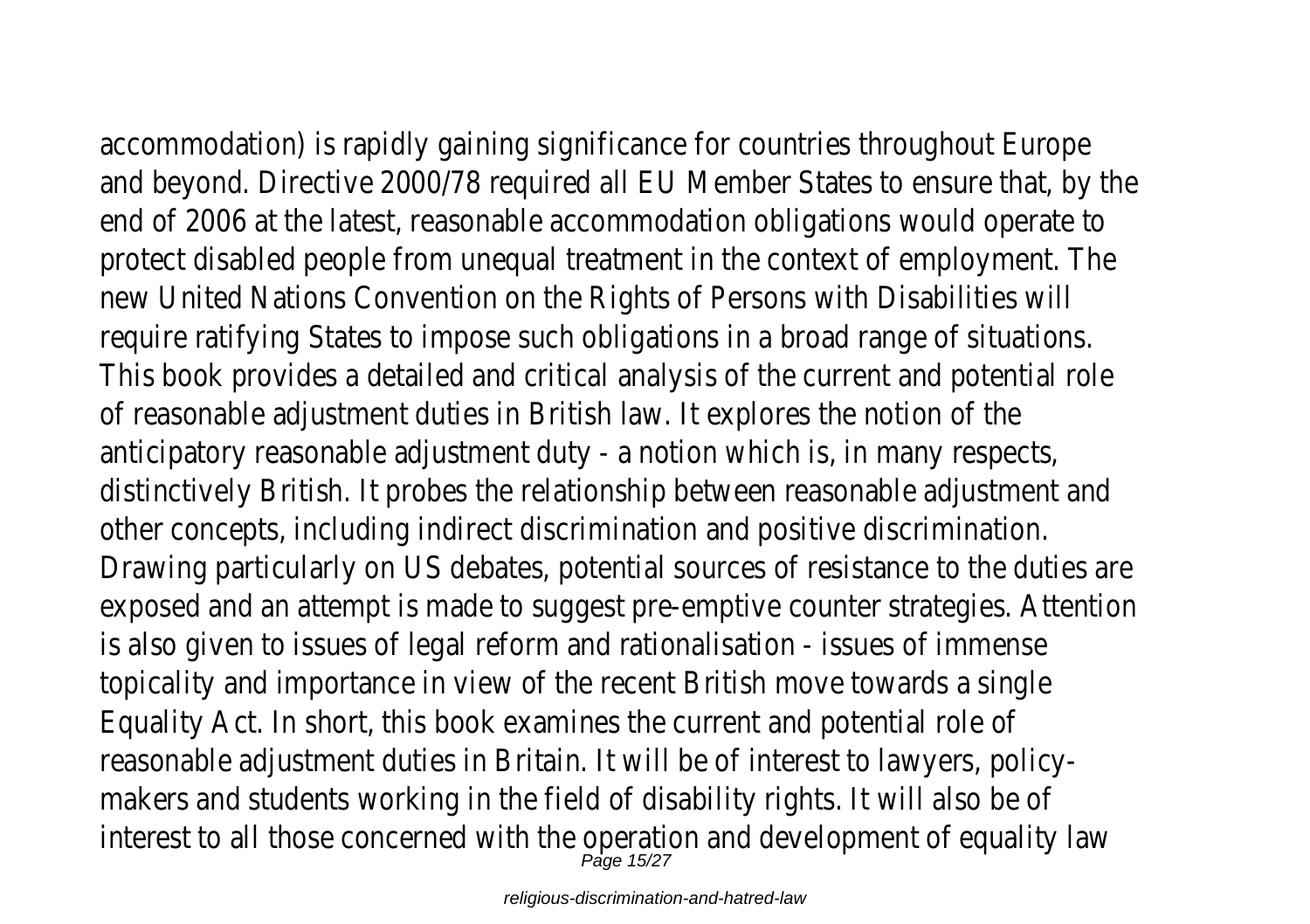and policy more generally, both in Britain and beyond. Finding Answers in a Democratic Society Freedom of Religion Under Bills of Rights Does God Believe in Human Rights? The Un Convention on the Elimination of All Forms of Racial Discrimination An Unsettled Right Second Edition Legal Curbs on Racial Incitement An Act to make provision about offences involving stirring up hatred against persons on racial or religious grounds. Royal assent, 16th February 2006. Explanatory notes have been produced to assist in the understanding of this Act and are available separately Why does religion inspire hatred? Why do people in one religion sometimes hate people of another religion, and also why do some religions inspire hatred from others? This book shows how scholarly studies of prejudice, identity formation, and genocide studies can shed light on global examples of religious hatred. The book is divided into four Page 16/27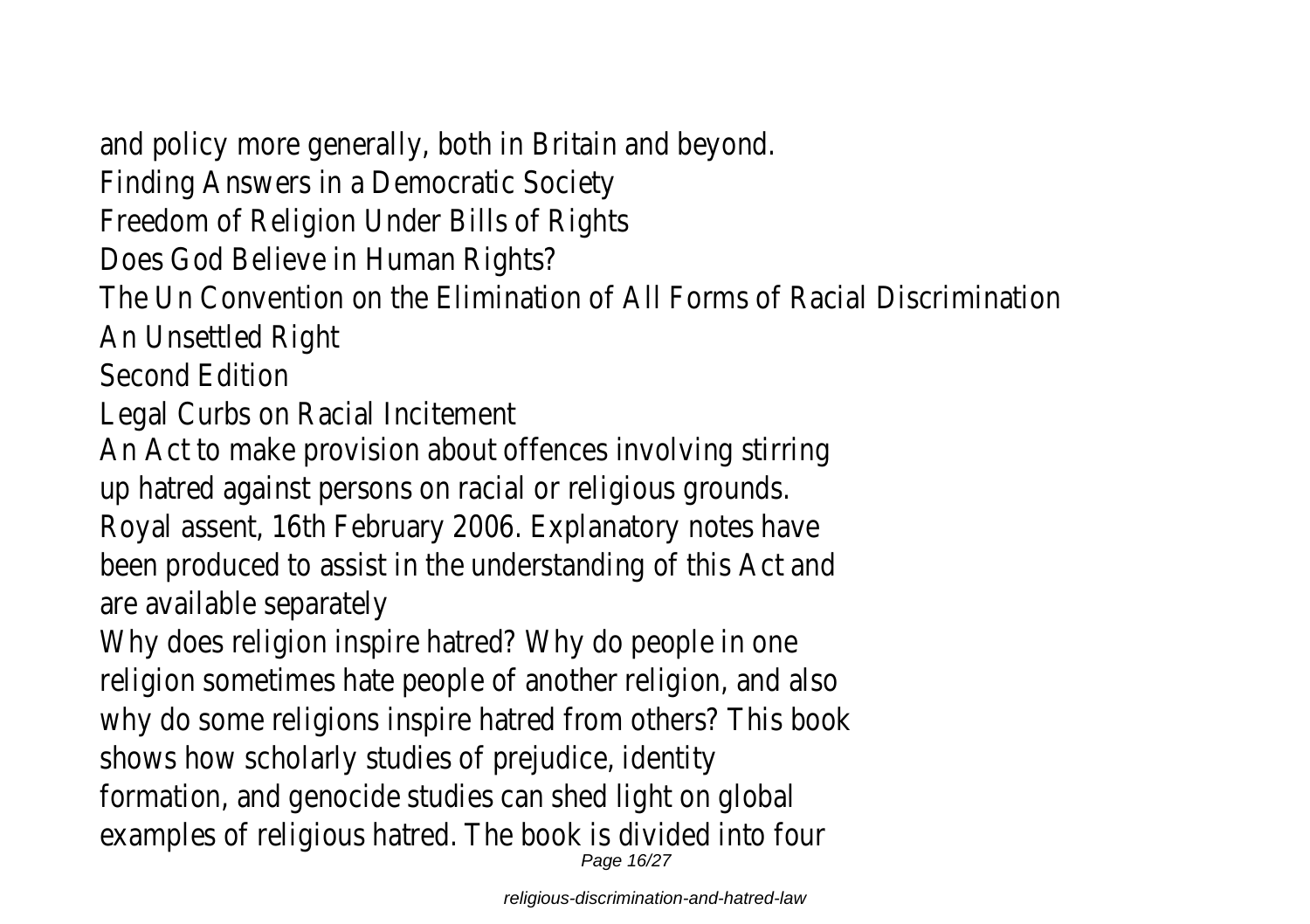parts, focusing respectively on: theories of prejudice and violence; historical developments of Antisemitism, Islamophobia, and race; contemporary Western Antisemitism and Islamophobia; and, prejudices beyond the West in the Islamic, Buddhist, and Hindu traditions. Each part ends with a special focus section. Key features include: - A compelling synthesis of theories of prejudice, identity, and hatred to explain Islamophobia and Antisemitism. - An innovative theory of human violence and genocide which explains the link to prejudice. - Case studies of both Western Antisemitism and Islamophobia in history and today, alongside global studies of Islamic Antisemitism and Hindu and Buddhist Islamophobia - Integrates discussion of race and racialisation as aspects of Islamophobic and Antisemitic prejudice in relation to their framing in religious discourses. - Accessible for general readers and students, it can be employed as a textbook for students or read with benefit by scholars for its novel synthesis and theories. The book focuses on Antisemitism and Islamophobia, both in Page 17/27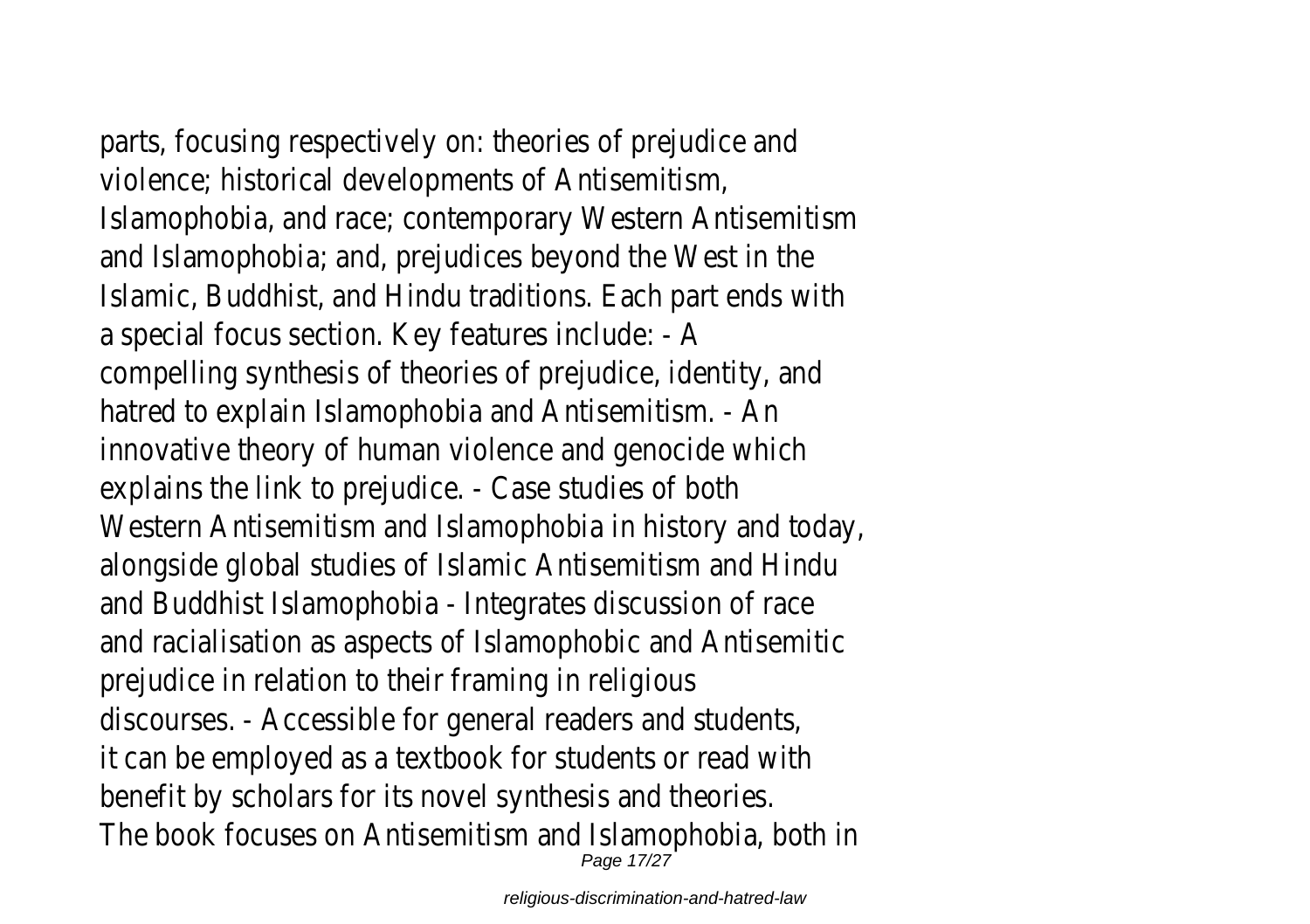the West and beyond, including examples of prejudices and

hatred in the Islamic, Hindu, and Buddhist traditions. Drawing on examples from Europe, North America, MENA, South and Southeast Asia, and Africa, Paul Hedges points to common patterns, while identifying the specifics of local context. Religious Hatred is an essential guide for understanding the historical origins of religious hatred, the manifestations of this hatred across diverse religious and cultural contexts, and the strategies employed by activists and peacemakers to overcome this hatred. This is the first book to examine the relationship between European antisemitism and Islamophobia from the Crusades until the twenty-first century in the principal flashpoints of the two racisms. With case studies ranging from the Balkans to the UK, the contributors take the debate away from politicised polemics about whether or not Muslims are the new Jews. Much previous scholarship and public discussion has focused on comparing European ideas about Jews and Judaism in the past with contemporary attitudes

Page 18/27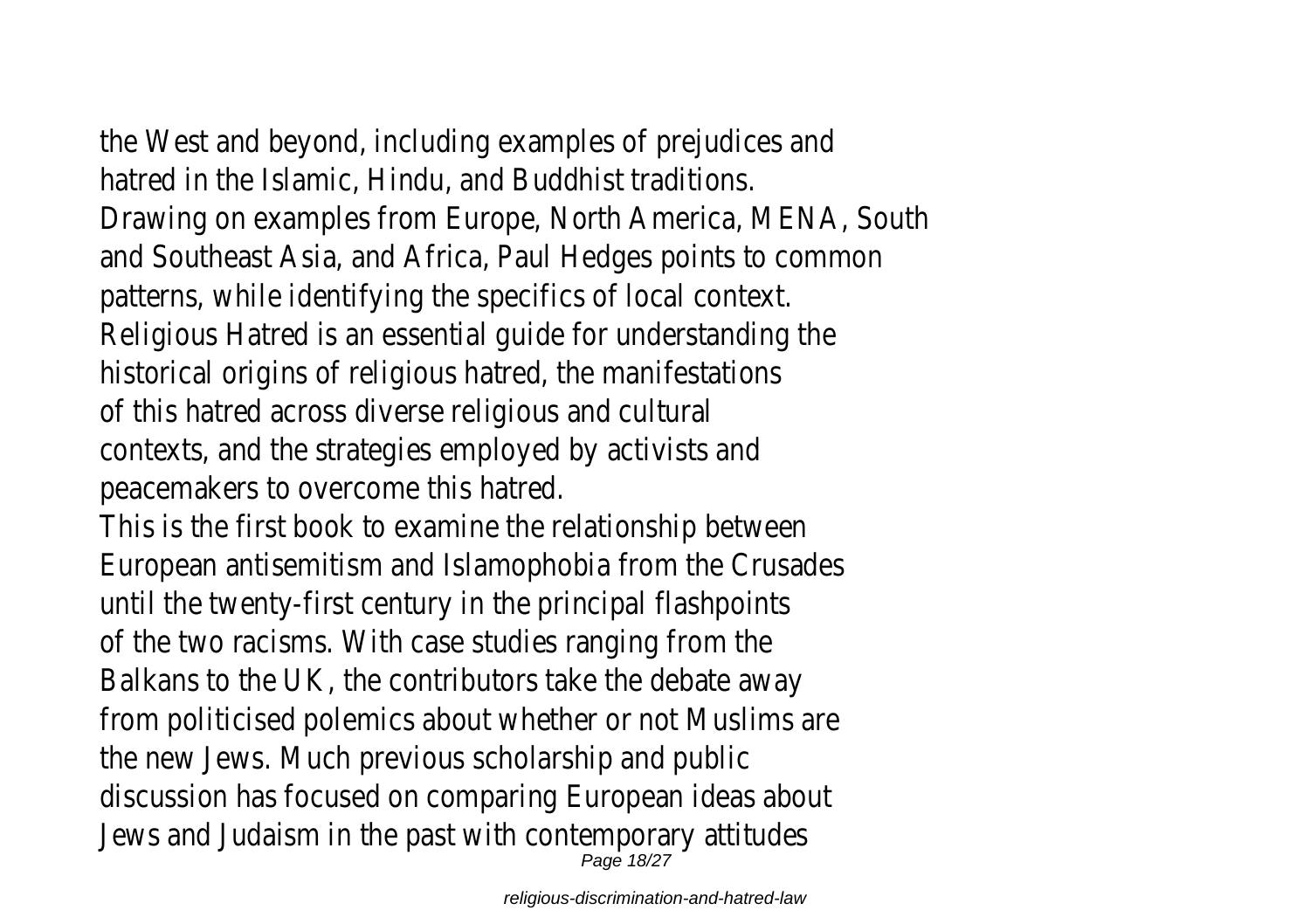towards Muslims and Islam. This volume rejects this approach. Instead, it interrogates how the dynamic relationship between antisemitism and Islamophobia has evolved over time and space. The result is the uncovering of a previously unknown story in which European ideas about Jews and Muslims were indeed connected, but were also ripped apart. Religion, empire, nation-building, and war, all played their part in the complex evolution of this relationship. As well as a study of prejudice, this book also opens up a new area of inquiry: how Muslims, Jews, and others have responded to these historically connected racisms. The volume brings together leading scholars in the emerging field of antisemitism-Islamophobia studies who work in a diverse range of disciplines: anthropology, history, sociology, critical theory, and literature. Together, they help us to understand a Europe in which Jews and Arabs were once called Semites, and today are widely thought to be on two different sides of the War on Terror. This book offers an exploration of aspects of the subject,

Page 19/27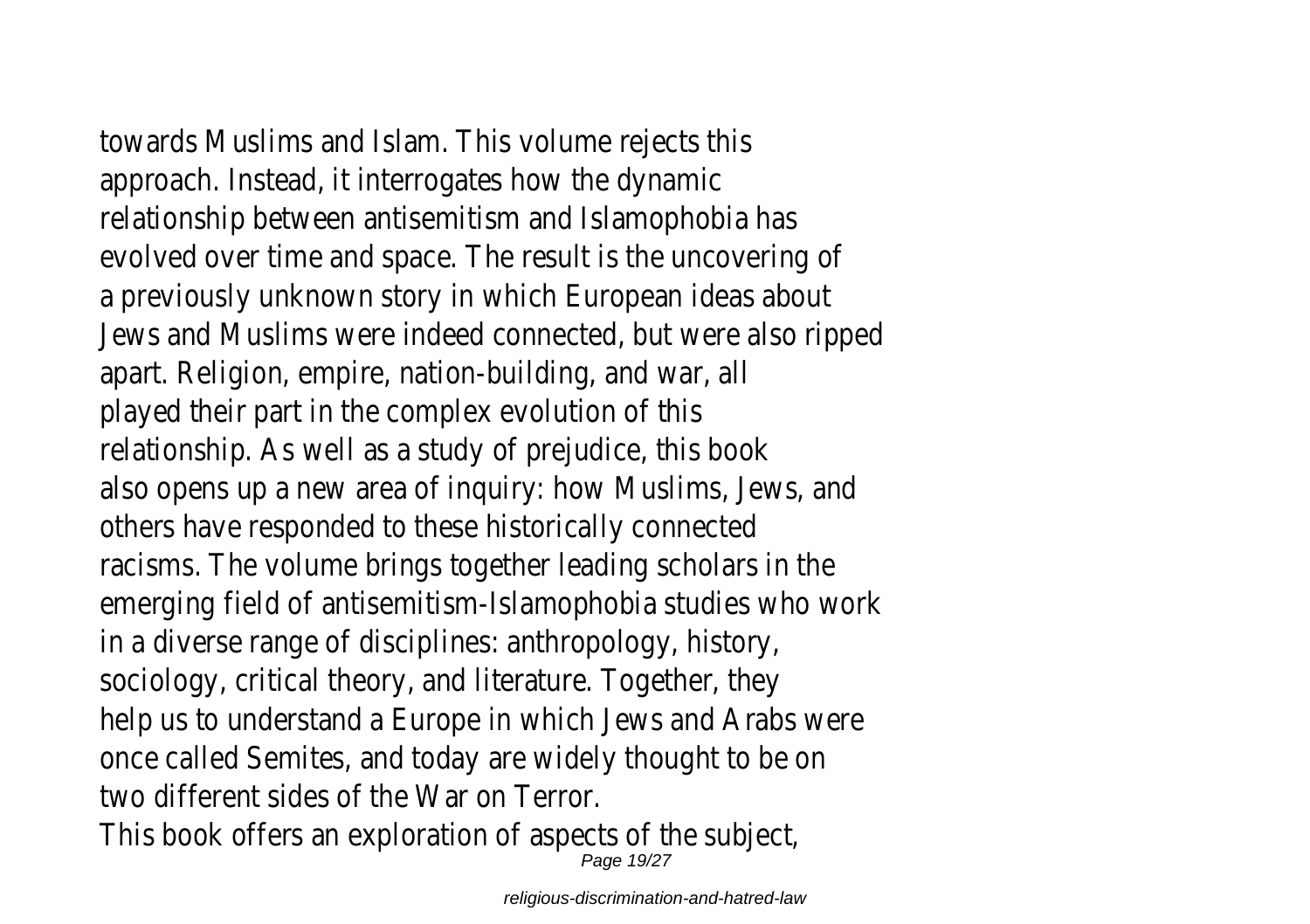Islam and Human Rights, which is the focus of considerable scholarship in recent years predominantly from Western scholars. Thus it is interesting and important to have the field addressed from a non -Western perspective and by an Iranian scholar. The study draws on Persian language literature that addresses both theological and legal dimensions of the theme. The work is also distinctive in that it tackles three areas that have been largely ignored in the literature. It undertakes a comparative study of the laws of several Muslim States with respect to religious freedom, minorities and the rights of the child. The study offers an optimistic vision of the fundamental compatibility of Islam and international human rights standards. The Unfree Exercise of Religion Religious Discrimination and Hatred Law An International Human Rights Analysis Guide to Religious Freedom and the Law A Manual On Human Rights For Judges, Presecutors And Lawyers Hate Speech, Freedom of Expression, and Non-discrimination Page 20/27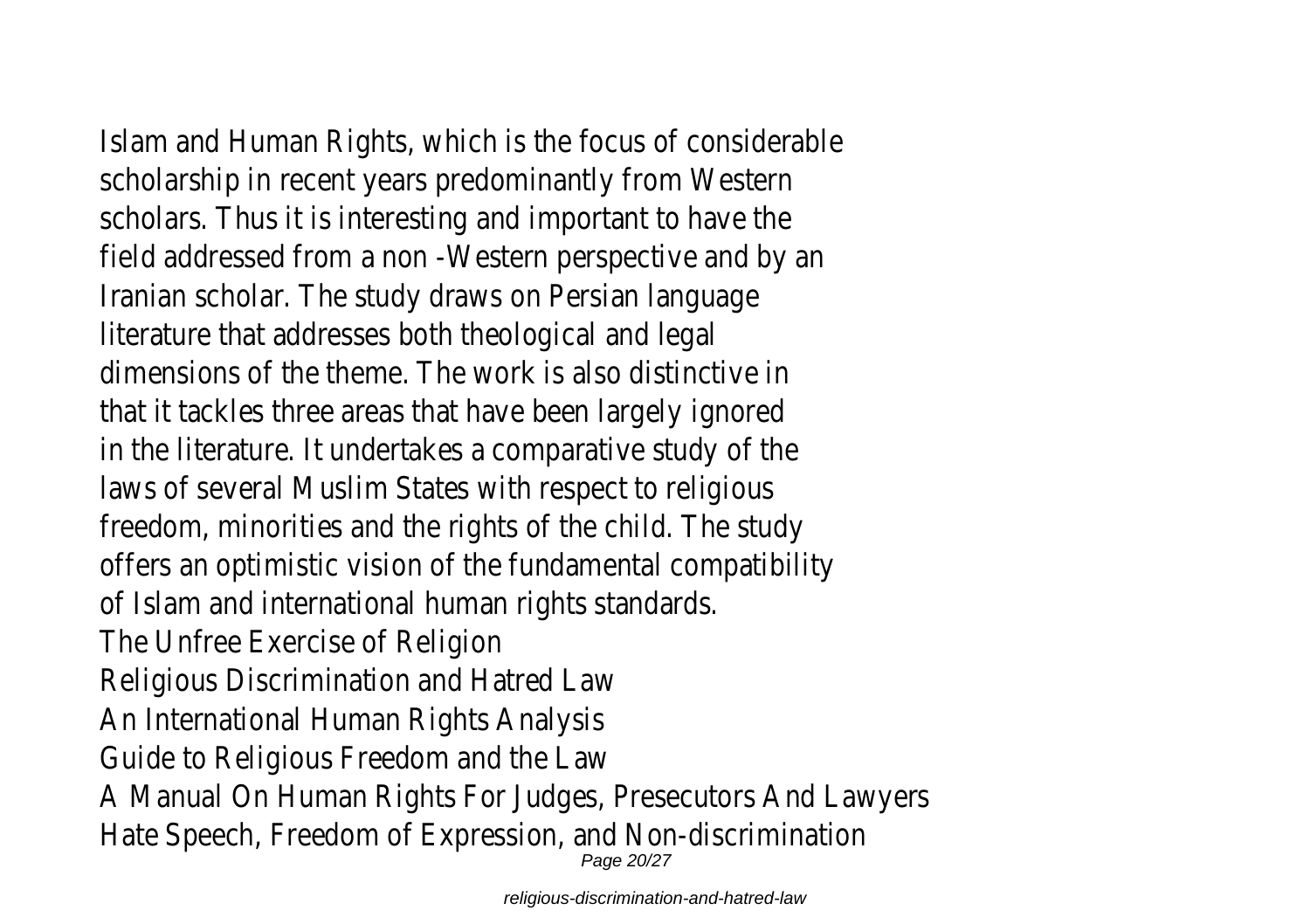## Striking a Balance

Religious freedom is now widely accepted as fundamental to any liberal democracy. It is recognised in domestic, regional, and international human rights instruments and its importance is lauded by philosophers, lawyers, judges, clergy, and even politicians. While it is easy to support religious freedom in the abstract, tensions can arise between the activities of religious organizations and the law that challenge this general commitment to religious freedom. Should religious organizations be permitted to discriminate against women or gay people in their employment practices, when admitting members, or in providing goods and services? Should the courts interfere in these organizations to protect the interests of a disaffected member or to resolve internal property disputes? Should the state allow religious tribunals to determine or advise on family matters? While much has been written about religious individuals and the law, there has been a discernible lack of literature on organizations and the law. Jane Norton fills this gap with The Freedom of Religious Organizations. By exploring potential conflicts between the law and religious organizations, and examining whether the current British response to such conflicts is justified, this book will consider when English law ought to apply to religious organizations and how these conflicts should be dealt with.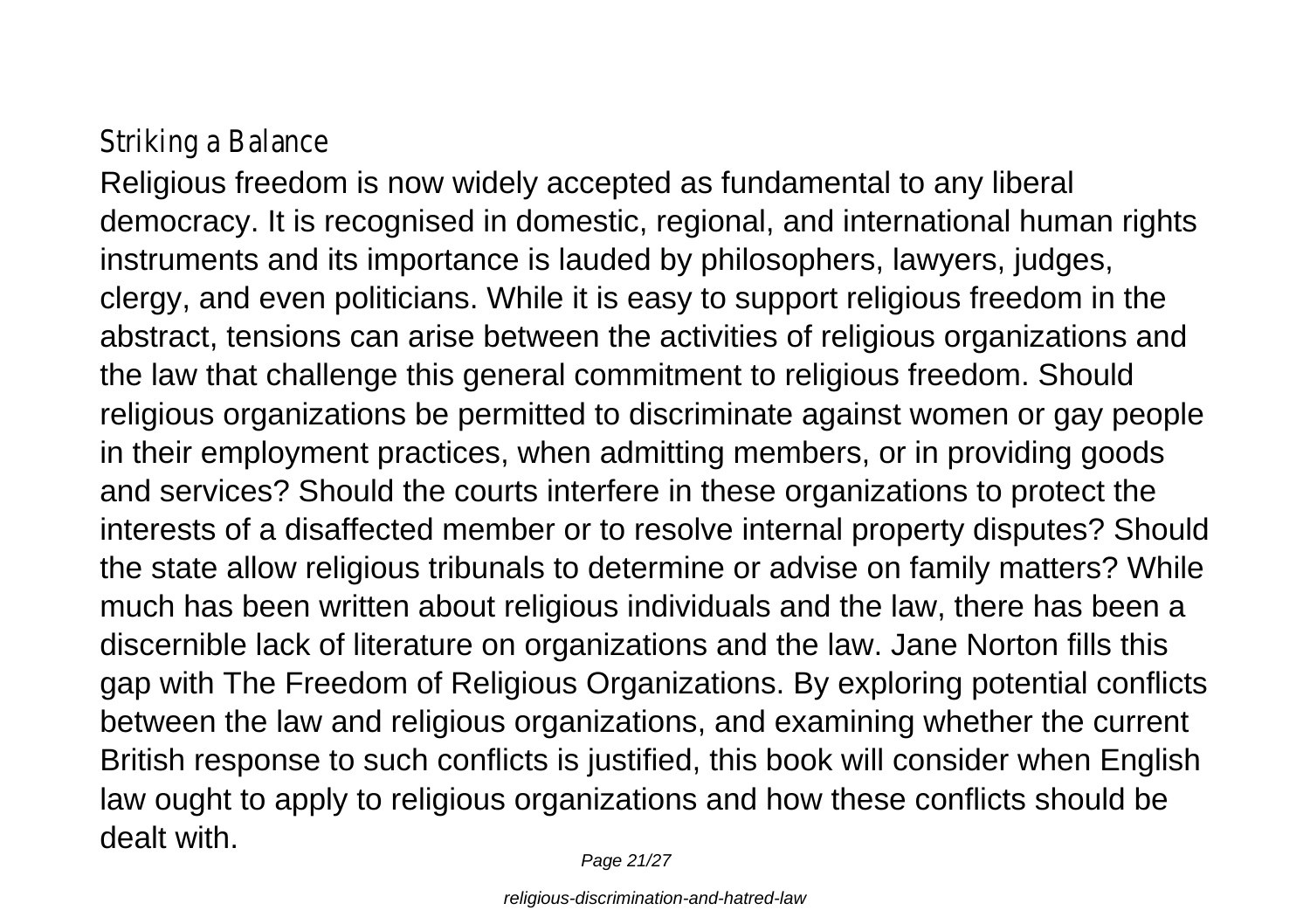These notes refer to the Racial and Religious Hatred Act 2006 (c. 1) (ISBN 0105401064) which received Royal Assent on 16th February 2006 "The Australian Constitution contains no guarantee of freedom of religion or freedom of conscience. Indeed, it contains very few provisions dealing with rights — in essence, it is a Constitution that confines itself mainly to prescribing a framework for federal government, setting out the various powers of government and limiting them as between federal and state governments and the three branches of government without attempting to define the rights of citizens except in minor respects. […] Whether Australia should have a national bill of rights has been a controversial issue for quite some time. This is despite the fact that Australia has acceded to the ICCPR, as well as the First Optional Protocol to the ICCPR, thereby accepting an international obligation to bring Australian law into line with the ICCPR, an obligation that Australia has not discharged. Australia is the only country in the Western world without a national bill of rights.4 The chapters that follow in this book debate the situation in Australia and in various other Western jurisdictions.' From Foreword by The Hon Sir Anthony Mason AC KBE: Human Rights and Courts

Written in accessible language, Law and the Wearing of Religious Symbols is a comprehensive analysis of a topical subject that is being widely debated across Page 22/27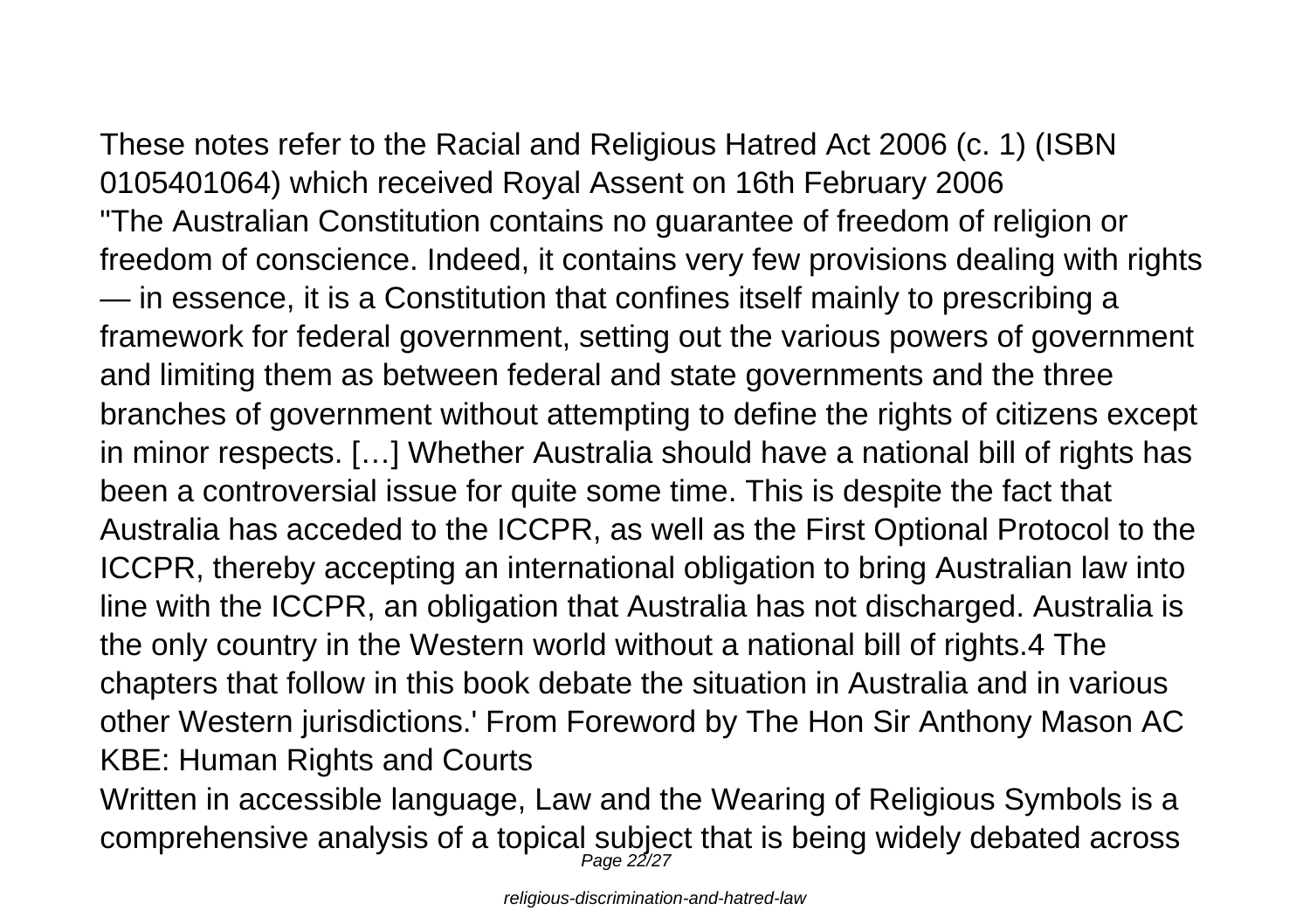Europe. The book provides an overview of emerging case law from the European Court of Human Rights as well as from national courts and equality bodies in European countries on the wearing of religious symbols in educational settings. The author persuasively argues that bans on the wearing of religious symbols in educational institutions in Europe constitutes a breach of an individual's human rights and contravenes existing anti-discrimination legislation. The book offers a discussion of developments in Europe, including the French ban on Islamic head scarves which came into force in April 2011. In addition to an in depth examination of recent bans, the book also assess the arguments used for imposing them as well as the legal claims that can potentially be made to challenge their validity. In doing this, the book will go beyond merely analysing the bans in place to suggest ways in which educational institutions can most fairly respond to requests for accommodation of the wearing of religious symbols and whether perhaps the adoption of other provisions or measures are necessary in order to improve the present situation. This book will be of particular interest to students and academics in the disciplines of law, human rights, political science, sociology and education, but will also be of considerable value to policy makers and educators as well.

Human Rights In The Administration Of Justice Page 23/27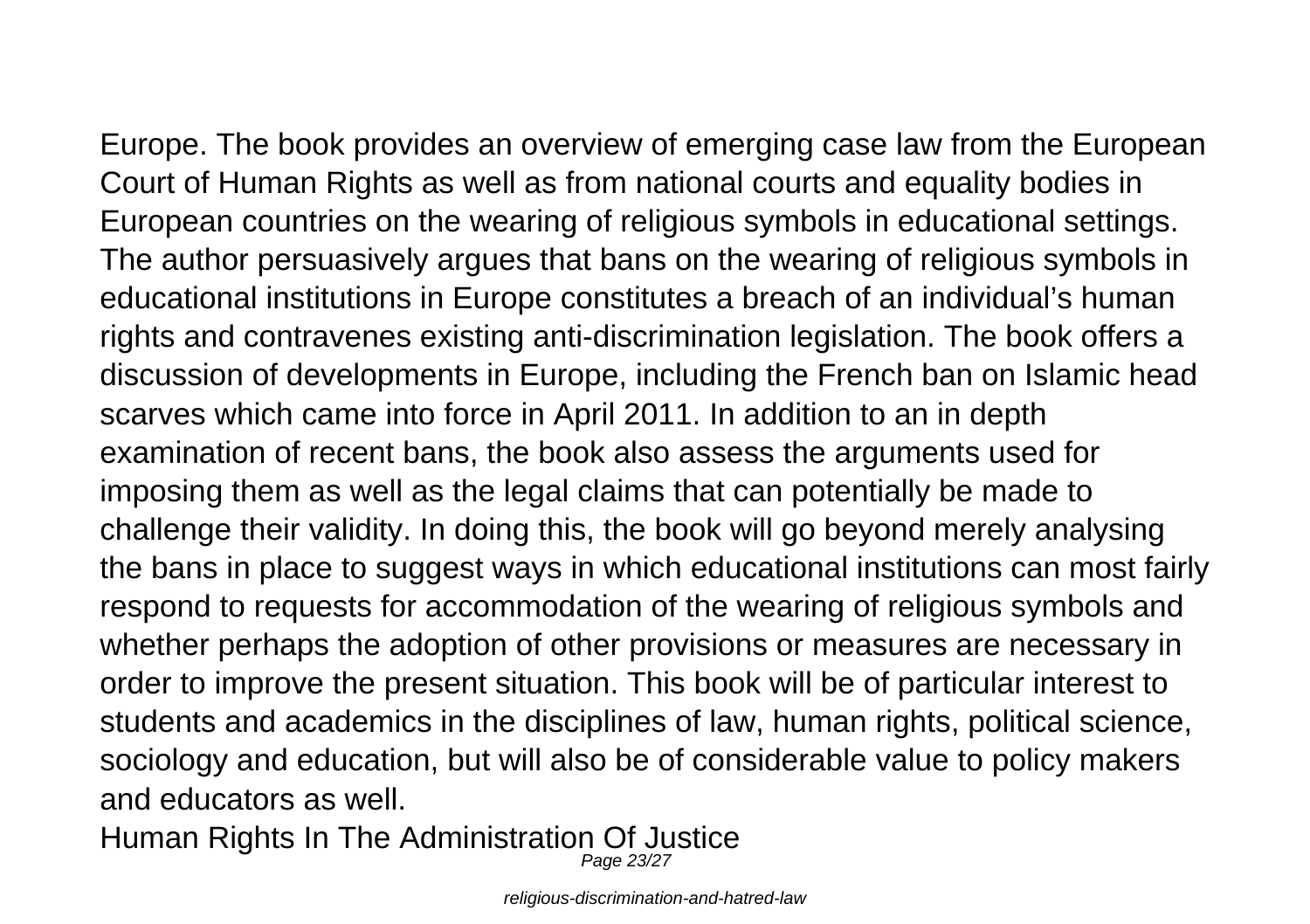Prejudice, Islamophobia and Antisemitism in Global Context Antisemitism and Islamophobia in Europe Religion, Secular Beliefs and Human Rights Freedom of Religious Organizations Second Revised Edition

The Law Prohibiting Incitement to National, Racial and Religious Hatred and Discord

**Should international law be concerned with offence to religions and their followers? Even before the 2005 publication of the Danish Mohammed cartoons, Muslim States have endeavoured to establish some reputational protection for religions on the international level by pushing for recognition of the novel concept of 'defamation of religions'. This study recounts these efforts as well as the opposition they aroused, particularly by proponents of free speech. It also addresses the more fundamental issue of how religion and international law may relate to each other. Historically, enforcing divine commands has been the primary task of legal systems, and it still is in numerous municipal jurisdictions. By analysing religious** restrictions of blasphemy and sacrilege as well as international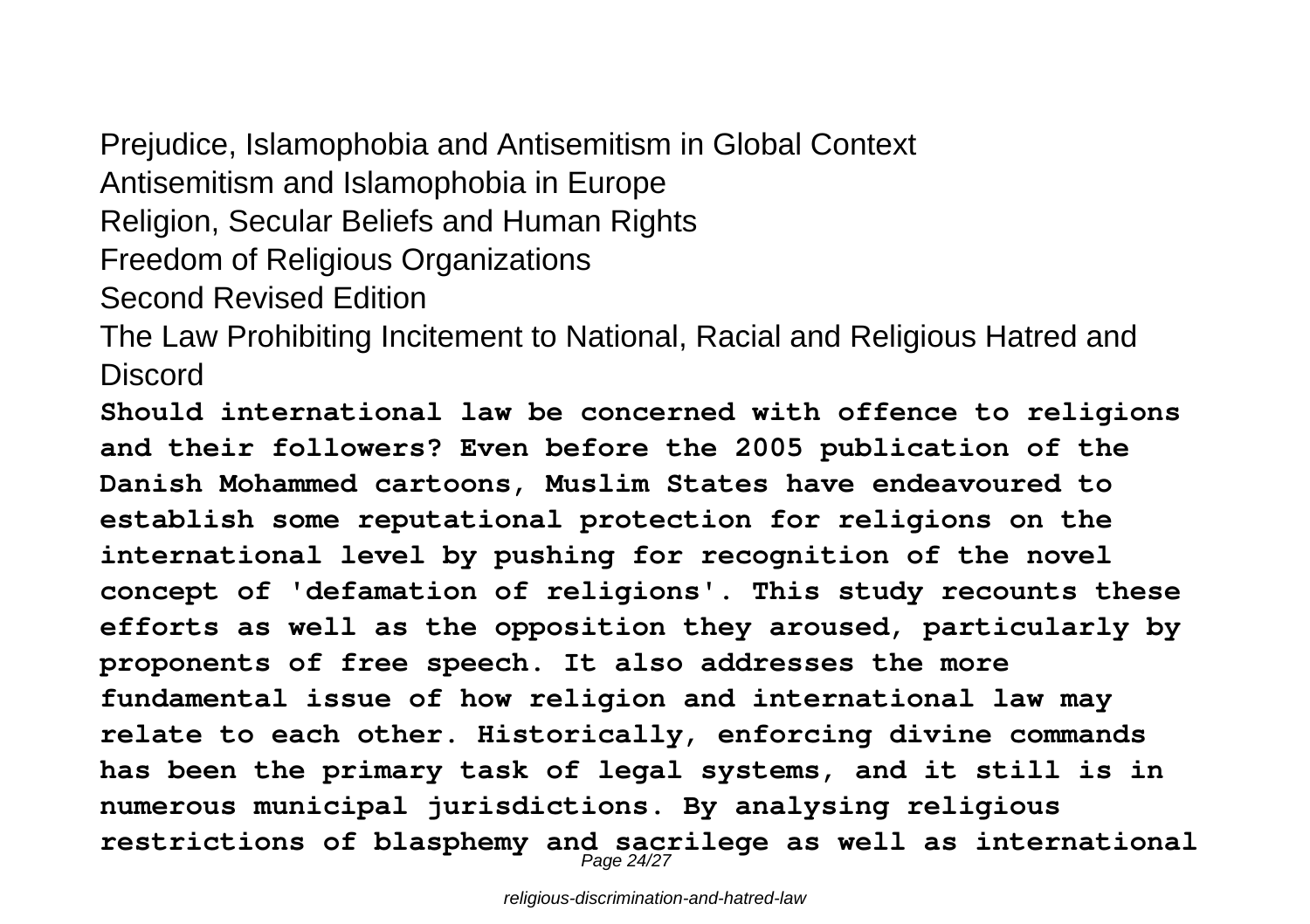**and national norms on free speech and freedom of religion, Lorenz Langer argues that, on the international level at least, religion does not provide a suitable rationale for legal norms. Independent legal professionals play a key role in the administration of justice and the protection of human rights. Judges, prosecutors and lawyers need access to information on human rights standards laid down in the main international legal instruments and to related jurisprudence developed by universal and regional monitoring bodies. This publication, which includes a manual and a facilitator's guide, seeks to provide a comprehensive core curriculum on international human rights standards for legal professionals. It includes a CD-ROM containing the full electronic text of the manual in pdf format. The first comparative introduction for students on the national laws governing religion in Europe, it examines national laws, particularly as they affect the attitudes of states towards religion, religious freedom and discrimination, and the legal position and autonomy of religious organizations. Freedom of religion is a subject, which has throughout human history been a source of profound disagreements and conflict. In**

Page 25/27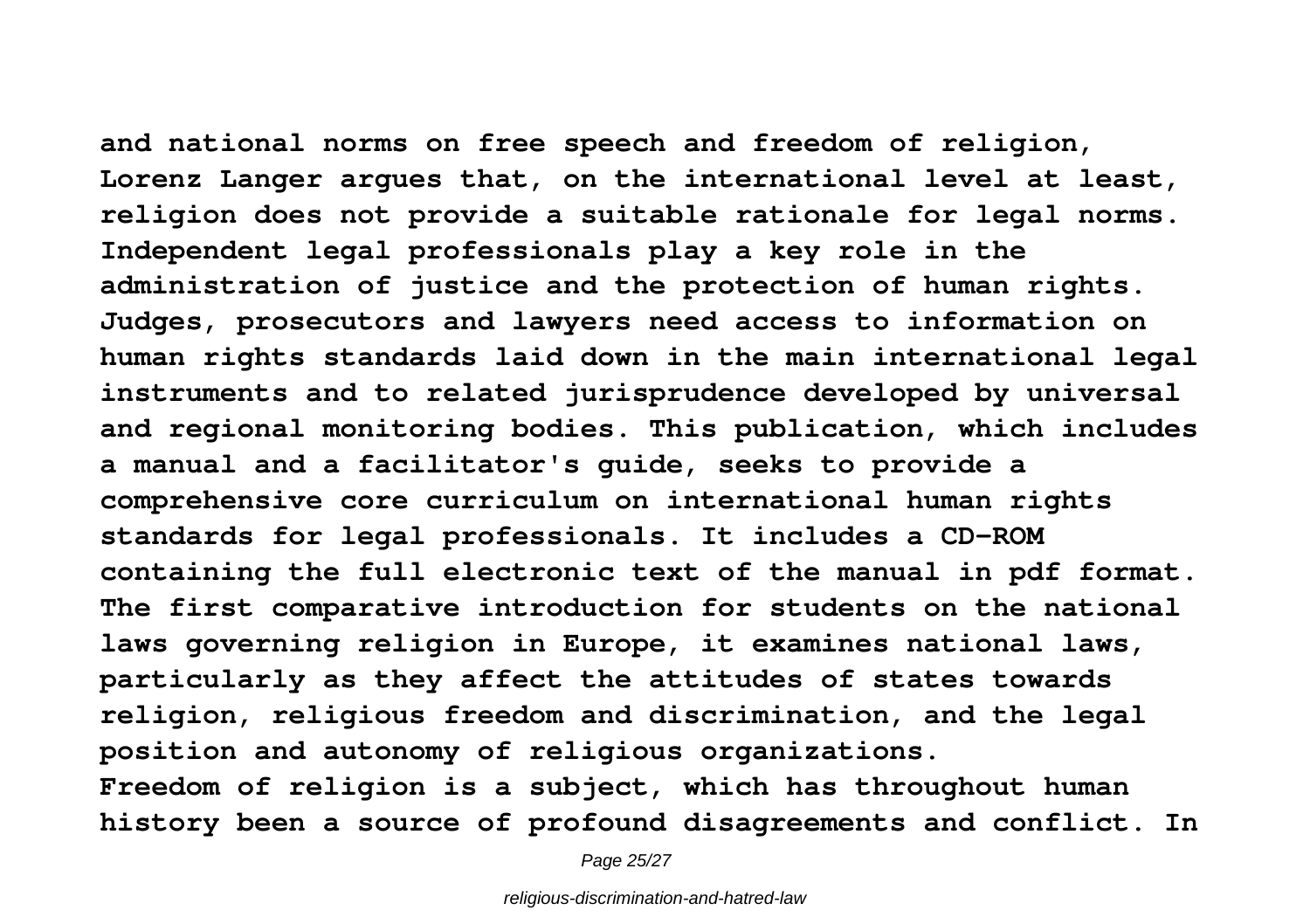**the modern era, religious-based intolerance continues to provide lacerative and tormenting concern to the possibility of congenial human relationships. As the present study examines, religions have been relied upon to perpetuate discrimination and inequalities, and to victimise minorities to the point of forcible assimilation and genocide. The study provides an overview of the complexities inherent in the freedom of religion within international law and an analysis of the culturalreligious relativist debate in contemporary human rights law. As many of the chapters examine, Islamic State practices have been a major source of concern. In the backdrop of the events of 11 September 2001, a considerable focus of this volume is upon the Muslim world, either through the emergent State practices and existing constitutional structures within Muslim majority States or through Islamic diasporic communities resident in Europe and North-America.**

**Elizabeth II. Chapter 1**

**A World Survey of Discrimination against Religious Minorities A Critical Examination of Islamic State Practices Fantasy of Salvation**

Page 26/27